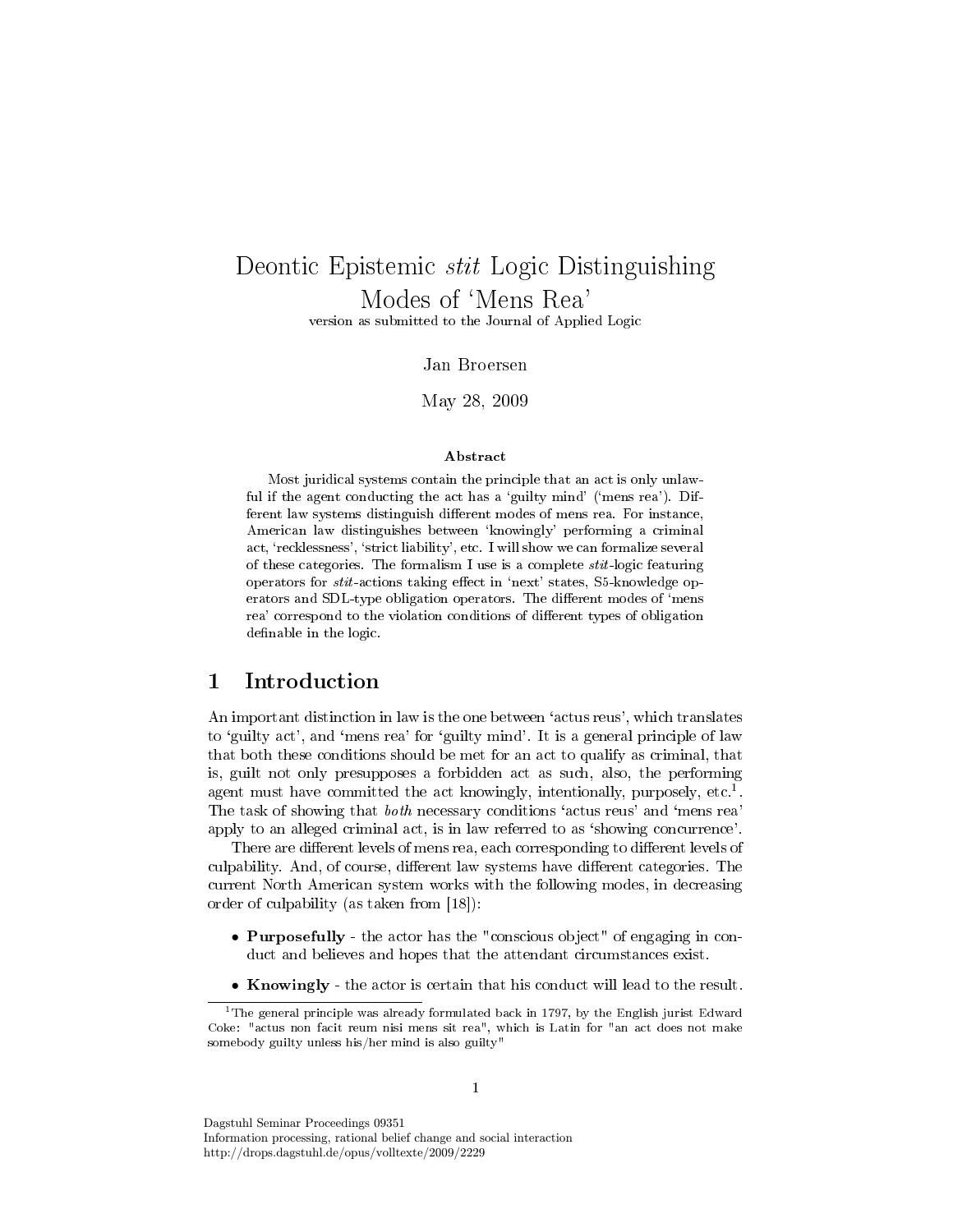- Recklessly the actor is aware that the attendant circumstances exist, but nevertheless engages in the conduct that a "law-abiding person" would have refrained from.
- Negligently the actor is unaware of the attendant circumstances and the consequences of his conduct, but a "reasonable person" would have been aware
- Strict liability the actor engaged in conduct and his mental state is irrelevant

The first class, the one of acts committed *purposefully*, is about acts that are instrumental in reaching an agent's malicious goal. The second class is not directly about an agent's intentions, aims or goals, but only about the condition whether or not an agent knows what it is doing. The third class is a little less clear. I think it is defendable to interpret it as the category of acts where an agent knowingly risks an unlawful outcome. For the fourth category, not knowing the (possible, or necessary - that is not made explicit) outcomes is not an excuse: if the agent did not know, it simply should have known. The final category concerns the complete absence of 'mens rea'. This is the category where agents can be culpable without having a 'guilty mind' whatsoever.

I claim the levels of culpability correspond to (1) levels of excusability and  $(2)$  levels of *deontic strength*. For the first class, the deontic strength is lowest of all and several excuses apply. In particular, for this class an `actus reus' can be accompanied by the valid excuses: "I did not have bad intentions", "I did not know what I was doing", etc, etc. For the second category, deontic strength is higher, and less excuses apply. In particular, the excuse that there were no bad intentions is no longer acceptable. What counts is that the agent knew what it was doing, irrespective of the goal the act was aimed at. For the third category, where the deontic strength is yet higher, it is not even an excuse that the agent was not sure about the outcome: the agent is liable simply because it takes the risk the outcome is unlawful. In the fourth category, the excuse that the agent, "stupid enough", did not realize the consequences of his act, is no longer valid: for violations of any prohibition in this category he is still liable, because any 'reasonable' agent would have foreseen the consequences. And finally, for the strict liability category, deontic strength is highest of all, and no excuses referring to the mental state of an agent apply at all.

In philosophy, the idea that excuses play an important role in distinguishing different modes of acting was put forward by Austin [5]. And many other kinds of excuses than the ones above are thinkable. For instance, among the most well-known excuses for violating an obligation are: "I was not able to", "I do not agree my act counts-as a violation", "I obeyed a stronger, conflicting obligation" and "I did not know I had to". Of these, in this paper, I will only consider the first and the last one. The first one, about not being able to comply to the obligation, is only a valid excuse if the principle of "ought implies can" applies. The last one, concerning knowledge of the condition that the act is obliged, refers directly to the juridical principle "ignorantia juris non excusat",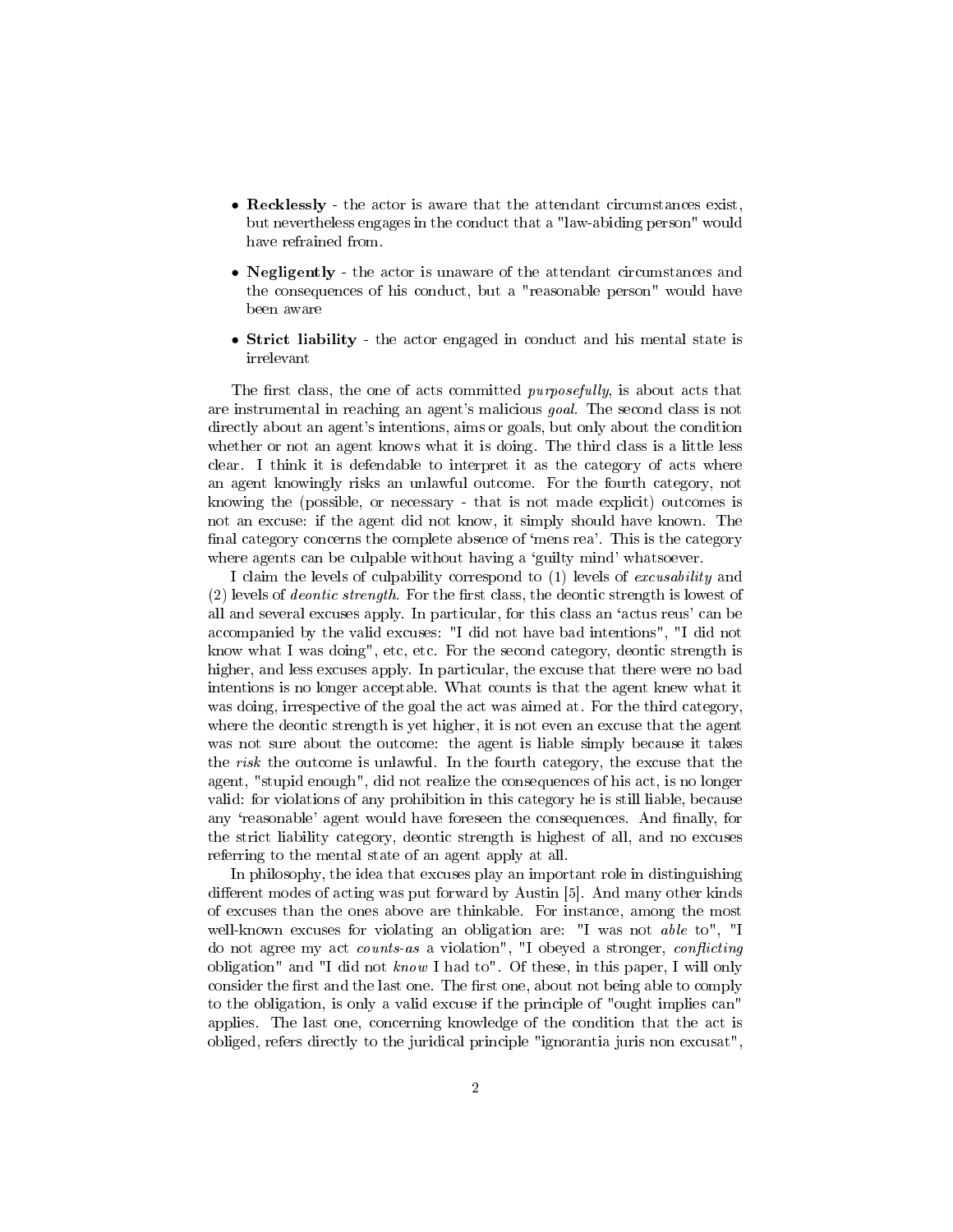which translates to "ignorance of or mistake about the law is no defence". So, here the (absence of) excuse is not so much about the mode of acting, as in the modes of mens rea above, but about whether or not the agent knows about the 'deontic status' of the act. This maybe subtle difference with the described modes of mens rea is not made very clear in the juridical literature. But, in our formalizations it will be.

We will also look at how we can formally define what counts as a 'reus actus'. Also for this, the juridical literature gives exact definitions. In particular, a reus actus cannot be an involuntary act. For instance, a person being thrown of a high building, surviving his fall by crashing into another person, who gets killed as the result of functioning as a cushion, has not committed an actus reus, even though the falling person knew that he actually was crashing into the person. The current American Model Penal Code [18] lists what acts count as involuntary acts for which no agent can be liable.

- a reflex or convulsion
- a bodily movement during unconsciousness or sleep
- conduct during hypnosis or resulting from hypnotic suggestion
- a bodily movement that otherwise is not a product of the effort or the determination of the actor, either conscious or habitual

In this paper we will formalize  $(1)$  the different modes of mens rea with the exception of the first category concerning 'purposefully' acts,  $(2)$  different modes of reus actus, that is, voluntary acts (3) the condition of "ignorantia juris non excusat". The mens rea class of `purposefully' acts is not considered because I do not consider goals and intentions; I leave this for future research. Almost all the other categories concern conditions referring to an agent's knowledge about his actions. And knowledge operators will be a central concern of this paper. More in particular, we will come up with many different notions of obligation (as is common in deontic logic, we will treat obligations and prohibitions on a par, and see prohibitions as obligations to act oppositely), many of which can be associated with one of the classes of mens rea. The formal framework is also very well suited to refine and disambiguate the classes from the juridical literature.

This paper builds up the formal framework in three stages. First, in section 2, for the formalization of the acts as such, we define a *stit-logic*. Our *stit*logic will be different from any  $stit$ -logic in the literature (with the exception of the earlier versions in  $[11]$  and  $[12]$ ) in the sense that effects occur in 'next' states. In this section we make a start with our investigation of the modes of acting from the juridical literature by showing how to capture aspects of the `voluntariness' requirement for an actus reus. Then, in section 3, we add an epistemic dimension to the logic, which will enable us to express the notion of `knowingly doing'. This will enable us to be precise about the epistemic aspects of an actus reus. Then, third, in section 4 the deontic operators are introduced.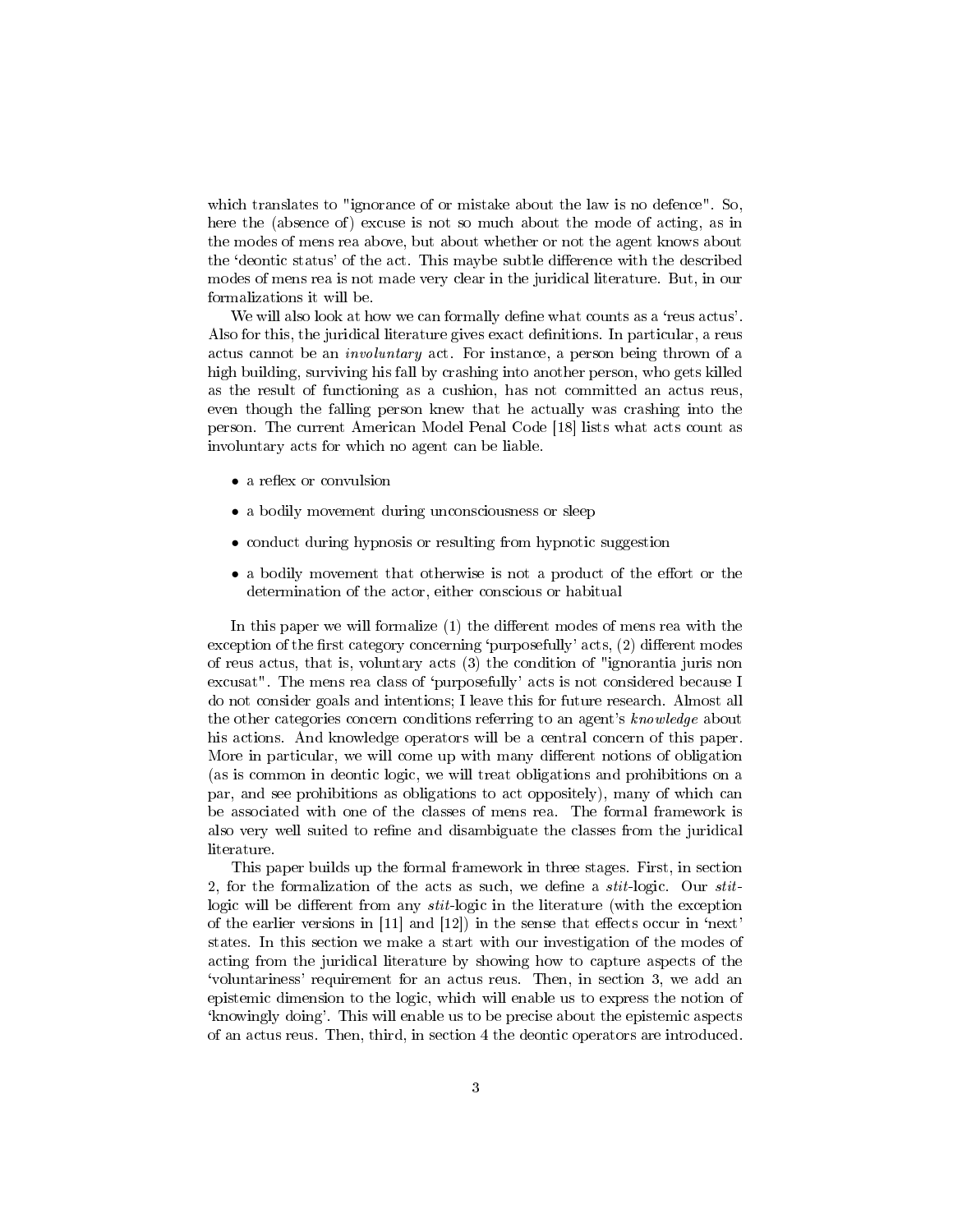In this section we define the different types of obligation that correspond to different modes of mens rea.

### 2 A *stit*-logic affecting 'next' states: **XSTIT**

In this section we define a complete  $stit$ -logic where actions take effect in 'next' states:  $XSTIT$ . The logic  $XSTIT$  was first investigated in [11]. We also used the almost identical name `X-STIT' in [13], but there the `X' is separated from the acronym 'STIT', which refers to the fact that that paper's classical *instantaneous* stit logic is extended with a next operator, while in the present stit-variant effectivity of  $stit$ -operators itself refers to next states. That is not the only difference with the  $stit\text{-}logic(s)$  in [13]. In particular, the present logic drops some of the axioms in [13], adds several new ones, and is complete. Also we use a two dimensional semantics, closer to the stit-semantics in the philosophical literature.

The most distinguishing feature of the present stit-logic is that actions only take effect in 'next' states, where 'next' refers to immediate successors of the present state. This distinguishes the logic not only from the stit-variant in [13], but also from any stit-logic in the (philosophical) literature. However, there are very good reasons for taking this approach. The first reason is that the logics of the multi-agent versions of, what we might call, the standard `instantaneous' stit, are undecidable and not finitely axiomatizable  $[6, 21]$ . The second reason is that the view that actions only take effect in some immediate next state, is the standard view in formal models of computation in computer science. And finally, also from a philosophical perspective, the choice can be advocated. Given that acting always seems associated with some effort or process, and given that these take time, we may conclude that actions take place `in' time.

Besides the usual propositional connectives, the syntax of XSTIT comprises an operator  $\Box \varphi$  for historical necessity, which plays the same role as the wellknown path quantifiers in logics such as CTL and CTL<sup>\*</sup> [19], and an operator [A xstit] $\varphi$  for 'agents A jointly see to it that  $\varphi$  in the next state'. Given a countable set of propositions  $P$  and a finite set  $Ags$  of agent names, formally the language can be described as:

**Definition 2.1** Given a countable set of propositions P and  $p \in P$ , and given a finite set Ags of agent names, and  $A \subseteq Ags$ , the formal language  $\mathcal{L}_{XSTIT}$  is:

$$
\varphi := p \mid \neg \varphi \mid \varphi \land \varphi \mid \Box \varphi \mid [A \text{ xstit}] \varphi
$$

We define the temporal 'next' operator as the action performed by the complete set of agents Ags, leading to a unique follow-up state:

Definition 2.2

$$
X\varphi \equiv_{def} [Ags \; xstit] \varphi
$$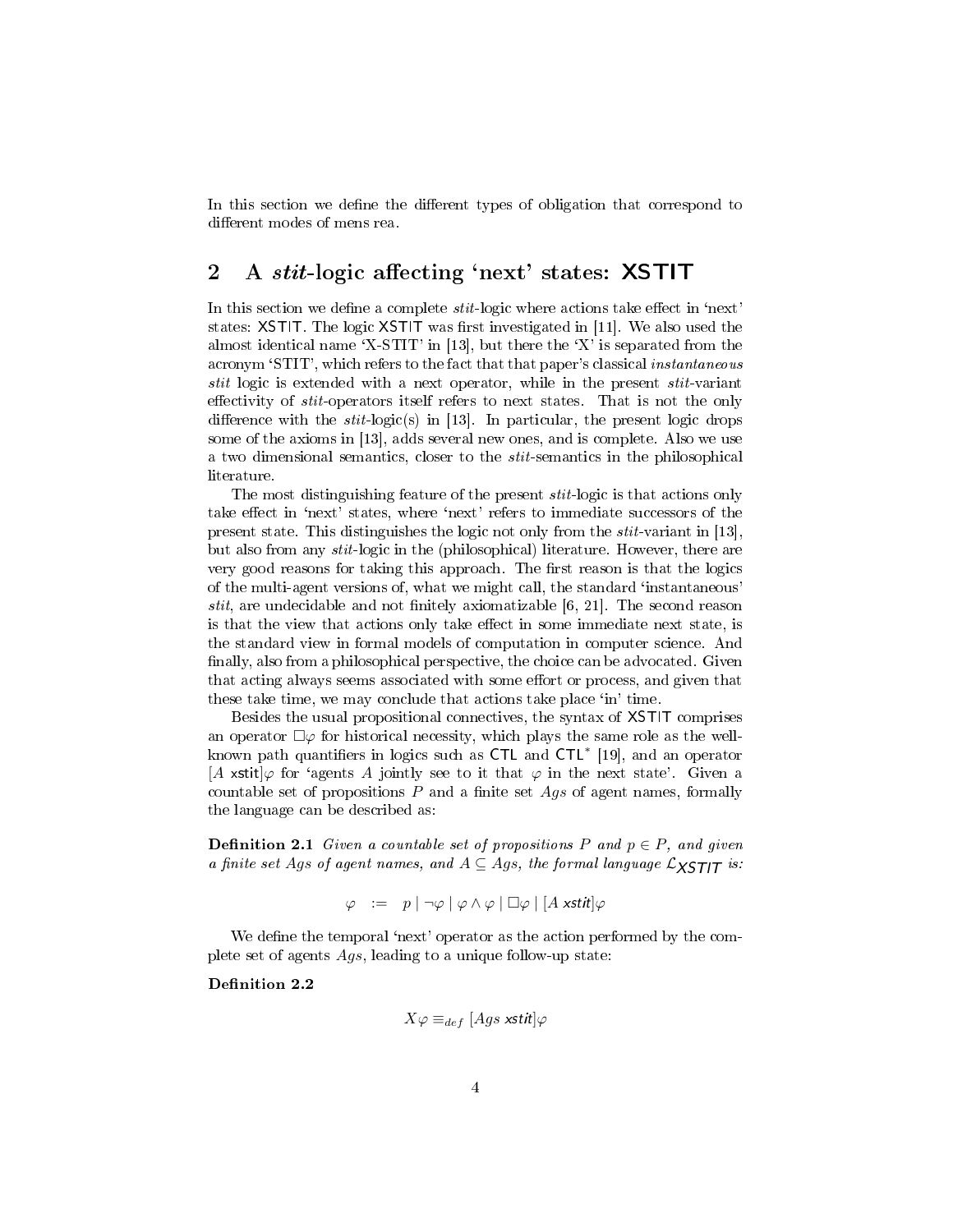The view that the complete set of agents uniquely determines the next state is a common one. Not only it can be found in the multi-agent stit-logics in the philosophical literature [23], but also in related computer science formalisms such as Alternating Time Temporal Logic (ATL) [1, 2]. For the relation between stit-formalisms and ATL and Coalition Logic (CL) [28], see [14, 15].

Note that our *stit*-operator concerns, what game-theorists call, 'one-shot' actions. We can also imagine to have a strategic stit-operator (see [16]) where it is assumed that groups of agent have multiple subsequent choice points to ensure a certain condition (game theorist call these 'extensive games'). In my opinion, temporal operators other than the next operator make less sense for a stit-logic that is about one-shot actions. So, I am not in favor of, for instance, Horty's choice [23] to have a 'some time in the future' temporal operator in a non-strategic stit-setting. Ensuring a condition 'some time in the future' seems to me intrinsically strategic, and not often something that can be accomplished by a one-shot action. Interestingly enough, none of the one-shot stit-logics in the philosophical literature has a next operator, while from my point of view the next is actually the single most intuitive temporal operator to be considered in these logics.

In the description of the models, below, we will use terminology inspired by similar terminology from Coalition Logic, and call the relations interpreting the  $stit$ -operator 'effectivity' relations. However, our effectivity relations are not just the relational equivalent of the effectivity functions of CL. Our effectivity relations are relative to histories and determine the possible outcomes modulo the history. Effectivity functions in CL are relative to a state, and yield sets of possible outcomes.

**Definition 2.3** An XSTIT-frame is a tuple  $\langle S, H, R_{\Box}, \{R_A | A \subseteq Ags\} \rangle$  such that:

- $\bullet$  S is a non-empty set of states. Elements of S are denoted s, s', etc.
- H is a non-empty set of histories. Histories are sets of states. Elements of  $H$  are denoted  $h, h', etc.$
- Structured worlds are tuples  $\langle s, h \rangle$ , with  $s \in S$  and  $h \in H$  and  $s \in h$ .
- $R_{\Box}$  is a 'historical necessity' relation over structured worlds such that  $\langle h, s \rangle R_{\Box} \langle h', s' \rangle$  if and only if  $s = s'$
- The  $R_A$  are 'effectivity' relations over structured worlds such that:
	- $-R_{Ags}$  is a 'next time' relation such that if  $\langle h, s \rangle R_{Ags} \langle h', s' \rangle$  then  $h =$ h', and  $R_{Ags}$  is serial and deterministic (the next state is completely determined by the choice made by the complete set of agents). So, histories 'contain' linearly ordered sets of states.
	- $R_A \subseteq R_B$  for  $B \subset A$  (super-groups are at least as effective; in particular, effectivity for the empty 'group' and possibility for the complete group are inherited by all groups)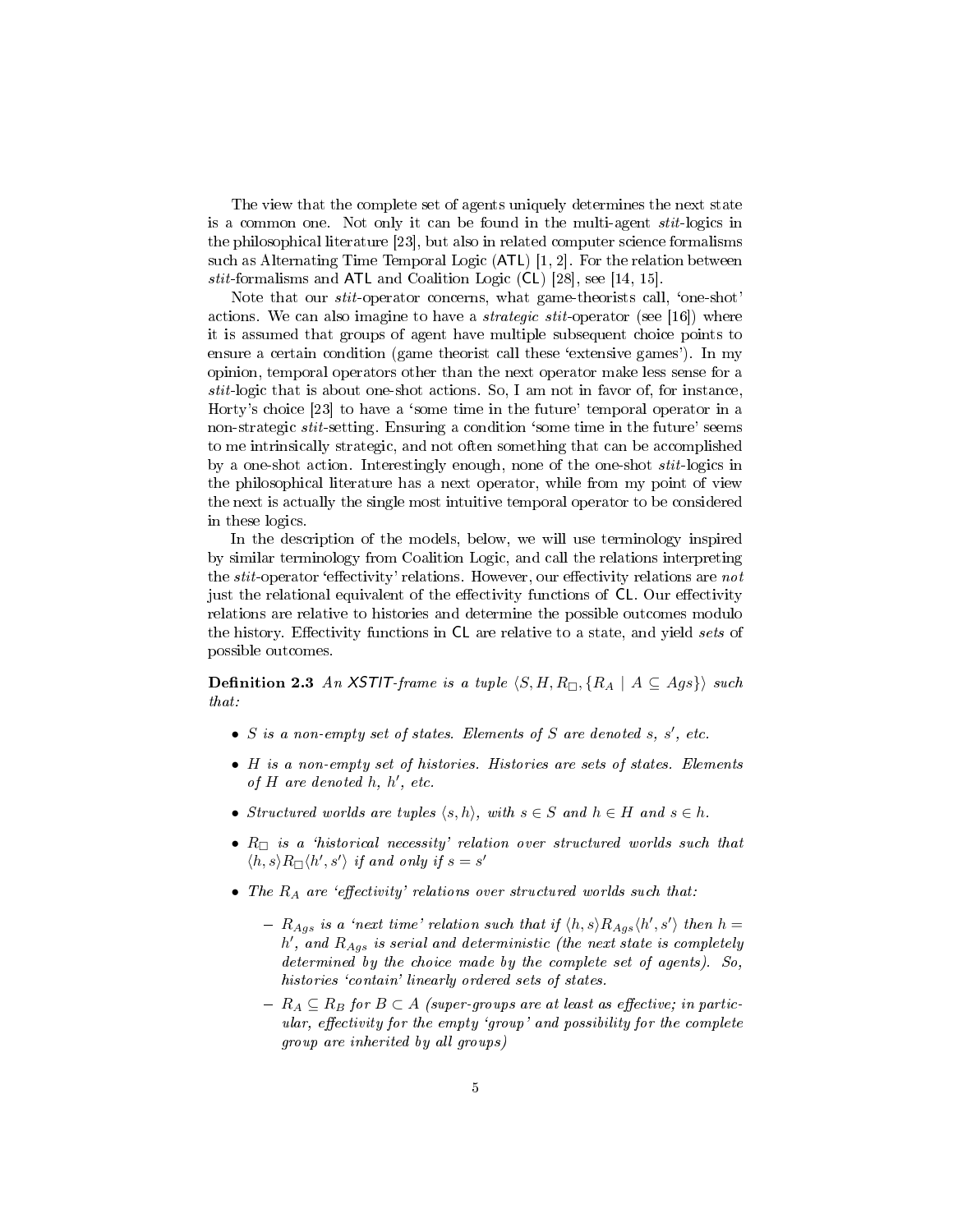- $R_{\Box} \circ R_{Ags} \subseteq R_{\emptyset}$  ('empty-group' effectivity implies system unavoid $ability / settledness)$
- $R_A \subseteq R_{\Box} \circ R_{Aqs}$  for any A (an action undertaken by A in the present state ensures the next state is element of a specific subset of all possible next states)
- $-R_{Ags} \circ R_{\Box} \subseteq R_A$  for any A (no actions constitute a choice between histories that are undivided in next states)
- $-$  if  $\langle h, s \rangle R_{\Box} \langle h', s \rangle$  and  $\langle h, s \rangle R_{\Box} \langle h'', s \rangle$  then there is a  $\langle h, s \rangle R_{\Box} \langle h''', s \rangle$ such that for  $A \cap B = \emptyset$ , if  $\langle h''', s \rangle R_A \langle h''''', s' \rangle$  then  $\langle h', s \rangle R_A \langle h''''', s' \rangle$ and if  $\langle h''', s \rangle R_B \langle h''''', s'' \rangle$  then  $\langle h'', s \rangle R_B \langle h''''', s'' \rangle$  (independence of group agency)

The independence of agency condition above seem quite involved. The axiomatic correspondent in definition 2.6 is more clear. Mainly, what is expressed, is that possible effectivity sets of different agents have a non-empty intersection.

**Definition 2.4** A frame  $\mathcal{F} = \langle S, H, R_{\Box}, \{R_A \mid A \subseteq Ags\} \rangle$  is extended to a model  $\mathcal{M} = \langle S, H, R_{\Box}, \{R_A \mid A \subseteq Ags\}, \pi \rangle$  by adding a valuation  $\pi$  of atomic propositions:

•  $\pi$  is a valuation function  $\pi : P \longrightarrow 2^{S \times H}$  assigning to each atomic proposition the set of history/state pairs in which they are true.

The truth conditions for the semantics of the operators are standard. The non-standard aspect is the multi-dimensionality of the semantics. Note however that our logic is not a product logic [20], because the dimensions are not commutative.

**Definition 2.5** Validity  $\mathcal{M}, \langle s, h \rangle \models \varphi$ , of a formula  $\varphi$  in a history/state pair  $\langle s, h \rangle$  of a model  $\mathcal{M} = \langle S, H, R_{\Box}, \{R_A | A \subseteq Ags\}, \pi \rangle$  is defined as:

| $\mathcal{M}, \langle s, h \rangle \models p$                         | $\Leftrightarrow \langle s, h \rangle \in \pi(p)$                                                                                         |
|-----------------------------------------------------------------------|-------------------------------------------------------------------------------------------------------------------------------------------|
| $\mathcal{M}, \langle s, h \rangle \models \neg \varphi$              | $\Leftrightarrow$ not $\mathcal{M}, \langle s, h \rangle \models \varphi$                                                                 |
| $\mathcal{M}, \langle s, h \rangle \models \varphi \land \psi$        | $\Leftrightarrow \mathcal{M}, \langle s, h \rangle \models \varphi \text{ and } \mathcal{M}, \langle s, h \rangle \models \psi$           |
| $\mathcal{M},\langle s,h\rangle\models\Box\varphi$                    | $\Leftrightarrow \langle s, h \rangle R_{\Box} \langle s', h' \rangle$ implies that $\mathcal{M}, \langle s', h' \rangle \models \varphi$ |
| $\mathcal{M}, \langle s, h \rangle \models [A \text{ xstit}] \varphi$ | $\iff \langle s, h \rangle R_A \langle s', h' \rangle$ implies that $\mathcal{M}, \langle s', h' \rangle \models \varphi$                 |

Satisfiability, validity on a frame and general validity are defined as usual.

While the semantics is standard from a (two-dimensional) modal logic perspective, the relation with standard stit-semantics deserves some explanation. In the conditions on the frames we recognize standard *stit* properties like 'no choice between undivided histories' and properties that are specific for the present stitversion, like 'actions take effect in successor states'. Actually, the frames can easily be pictured as trees where histories branch in states, like in standard stit-theory. The main difference is that *states* are not partitioned into choice sets. The choice sets appear here (implicitly) as sets of possible next states (like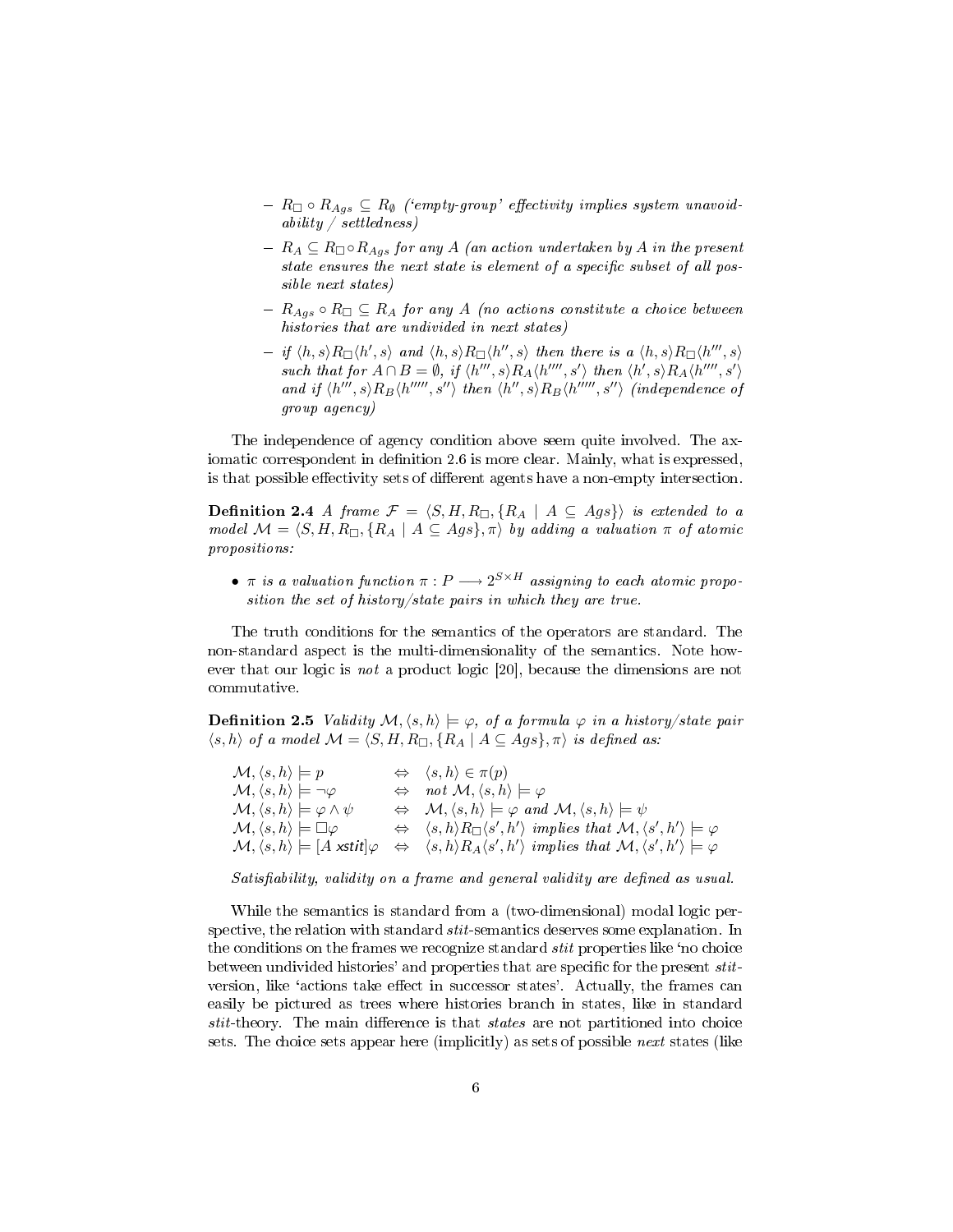in Coalition Logic). From a given 'actual' history/state pair, we reach these choice sets by first jumping (along  $R_{\Box}$ ) to another history through the same state, and then looking (along  $R_A$ ) what next states are reachable through the choice made by agents on that history.

One aspect of the present semantics needs extra clarification. Like in standard  $stit$ -semantics, history/state pairs for the same state can have different valuations of atomic propositions. In standard stit-formalisms this is actually needed to give semantics to the instantaneous effects of actions. But here, as said, the effects are not instantaneous. Therefore, in the present logic, the fact that different histories through the same state can have different valuations of non-temporal propositions, does not carry much meaning. Of course, in the logic we can talk about atomic propositions being true or not in other histories through the same state. For instance, the formula  $" \Box p"$  expresses that all the histories through the present state have in common that the atomic proposition  $p$  holds on them. But the point is that one might think that actually we should impose on the models that all histories through a state come with identical valuations of atomic propositions. That would induce the property  $\varphi \to \Box \varphi$  for  $\varphi$  any 'stit-operator-free' formula (in [13] we gave a system involving such an axiom). However, this would complicate establishing a completeness result, and does not strengthen the logic in any essential or interesting way. We think there is no need at all to impose such a condition. Since actions only take effect in next states, alternative valuations for atomic propositions on other histories through the same state are just not relevant for the semantics of the stit-fragment of our logic.

Now we go on to the axiomatization of the logic. Actually, axiomatization is fairly easy. The approach we have taken for constructing this logic is to build up the semantic conditions on frames and the corresponding axiom schemes simultaneously, while staying within the Sahlqvist class. This ensures that the semantics cannot give rise to more logical principles than can be proven from the axiomatization.

Definition 2.6 The following axiom schemas, in combination with a standard axiomatization for propositional logic, and the standard rules (like necessitation) for the normal modal operators, define a Hilbert system for XSTIT:

|                                     | S5 for $\Box$                                                                                                                                        |
|-------------------------------------|------------------------------------------------------------------------------------------------------------------------------------------------------|
|                                     | $KD$ for each $[A$ xstit                                                                                                                             |
| (Det)                               | $\neg X \neg \varphi \rightarrow X \varphi$                                                                                                          |
| $(C-Mon)$                           | $[A xstit] \varphi \rightarrow [A \cup B xstit] \varphi$                                                                                             |
| $(\emptyset \Rightarrow \text{Set}$ | $[\emptyset \; xstit] \varphi \rightarrow \Box X \varphi$                                                                                            |
| $(X-Eff)$                           | $\Box X \varphi \rightarrow [A \; x \mathsf{stit}] \varphi$                                                                                          |
| (NCUH)                              | $[A xstit] \varphi \rightarrow X \Box \varphi$                                                                                                       |
| $(Indep-G)$                         | $\Diamond$ [A xstit] $\varphi \land \Diamond$ [B xstit] $\psi \to \Diamond$ ([A xstit] $\varphi \land$ [B xstit] $\psi$ ) for $A \cap B = \emptyset$ |

**Theorem 2.1** The Hilbert system of definition 2.6 is complete with respect to the semantics of definition 2.5.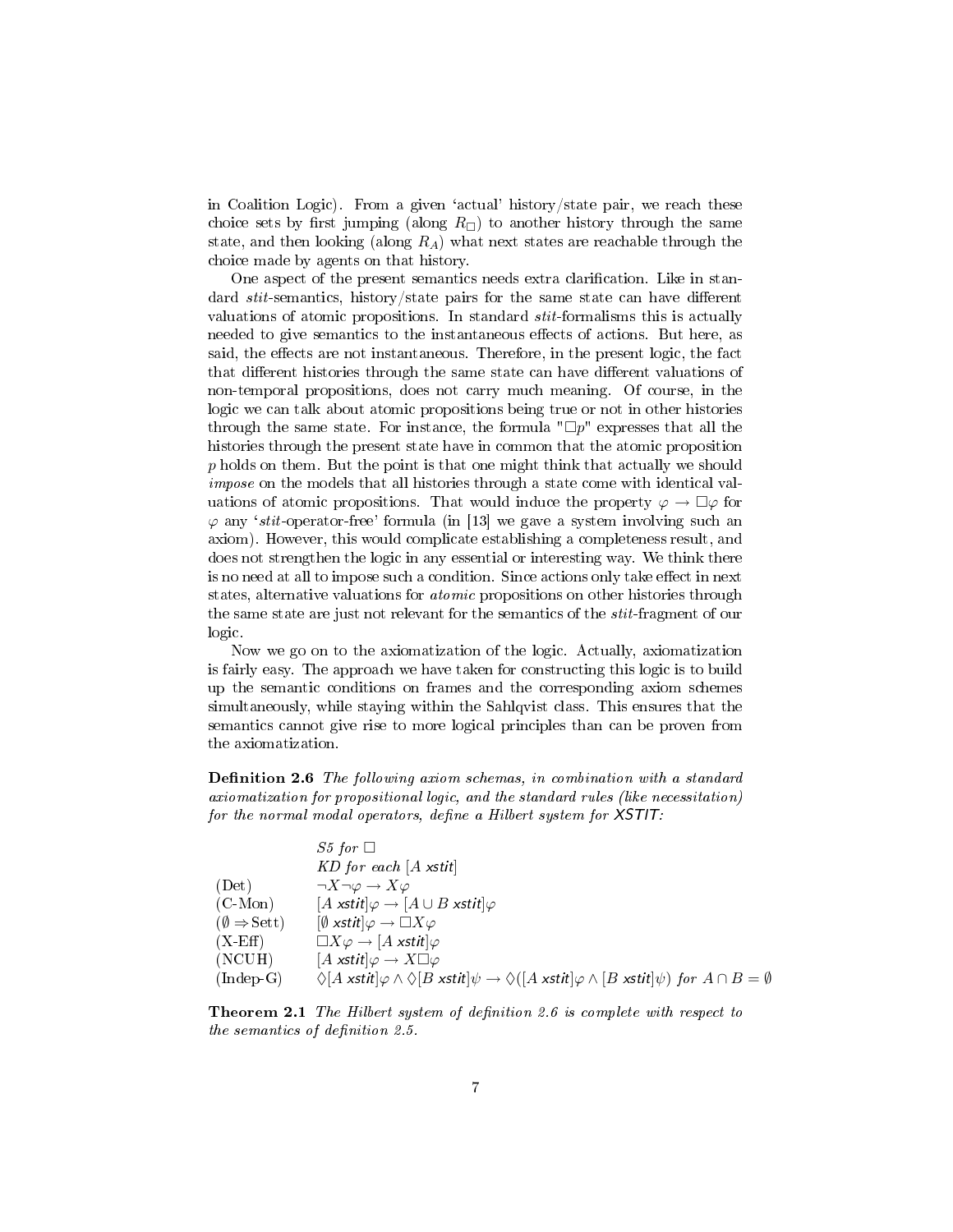**Proof** The axioms correspond one-to-one to the semantic conditions defined on the frames (which can be easily verified with the on-line SQEMA system [17]), and are all within the Sahlqvist class. This means that all the axioms are expressible as first-order conditions on frames and that together they are complete with respect to the defined frame classes, cf. [9, Th.2.42].

H

As part of the above axiomatization, we recognize Ming Xu's axiomatization for multi-agent stit-logics (see the article in [8]). Xu's axiomatization is for the standard, instantaneous  $stit$ -variant. The present  $stit$ -logic is different in two respects:  $(1)$  in the present logic, actions take effect in next states, and  $(2)$  the present logic is about groups of agents, while Xu's stit only considers individual agents. But, it should not come as a surprise that the same axioms apply to the present logic. The central property in Xu's axiomatization is the `independence of agency' property. But the issue of independence of choices of different agents does not depend on the condition that effects are instantaneous or occur in next states.

Pauly's Coalition logic [28] is a logic of ability that is very closely related to stit-formalisms. In particular, in [14] it is shown that Coalition Logic can be embedded in *stit-logic*. Since in Coalition Logic actions also take effect in next states, restricting the *stit*-formalism by only allowing effects in next state, as in the logic of this paper, does not inhibit definability of Coalition Logic.

**Theorem 2.2** Coalition Logic, whose central operator is  $|A|\varphi$  for 'agents A together can enforce  $\varphi'$ , is embedded into the present logic by the definition  $[A]\varphi := \Diamond[A]$  xstit $]\varphi$  (plus the obvious isomorphic translations for other connectives).

Proof Proof strategies similar to those in [14] and [13] can be applied. First we make sure that the axioms of coalition logic, after applying the above translation, are valid for the present logic. Applying the above translation to the CL-axioms from [28] yields:

 $( \perp )$   $\neg \Diamond [A \text{ xstit}] \perp$  $(\top)$   $\Diamond$  [A xstit] T (N)  $\neg \Diamond ([\emptyset \times \mathsf{stit}] \neg \varphi \rightarrow \Diamond [Ags \times \mathsf{stit}] \varphi$ (MON)  $\Diamond [A \mathsf{xstit}] (\varphi \land \psi) \rightarrow \Diamond [A \mathsf{xstit}] \varphi$ (S)  $\Diamond [A \text{ xstit}] \varphi \land \Diamond [B \text{ xstit}] \psi \rightarrow \Diamond [A \cup B \text{ xstit}] (\varphi \land \psi) \text{ for } A \cap B = \emptyset$ 

It is quite straightforward to verify these properties for the present logic, either semantically, or as theorems in the Hilbert system.  $(\perp)$  follows from KD for  $[A \text{ xstit}]$ . (T) follows from normalilty of the operators. (N) follows from  $(X-Eff)$ , the truth axiom for  $\Box$ , and propositional reasoning. (MON) follows from the normality of the operators. (S) follows from (Indep-G) and normality of [A xstit]. Furthermore, we have to verify that the two coalition logic rules `modus ponens' and `logical equivalence' apply, but that is trivial, since both rules are sound a fortiori for the present normal modal system.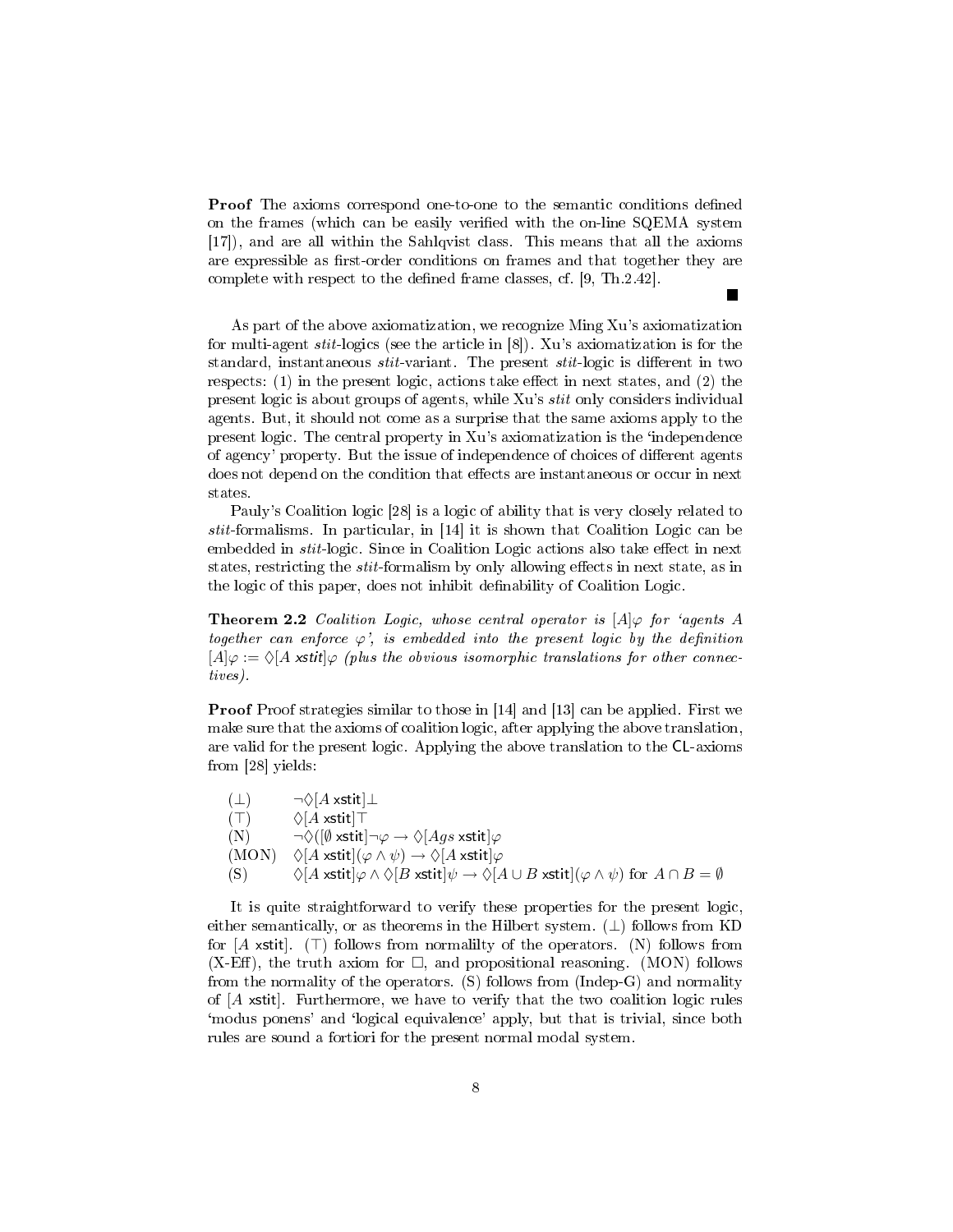To complete the proof, we also have to show that the translation preserves validity in the other direction. Or, equivalently, we check that it preserves satis fiability in the same direction. That is, given that a  $CL$  formula is satisfiable on a CL-model, we have to show that its translation is satisable on the models defined in this paper. This is quite straightforward given the structural similarities between CL-models and the models in this paper.

ш

П

Recall that the (N) axiom of CL corresponds to 'maximality' of Coalition Logic effectivity functions. Maximality of effectivity functions is the key property of so called 'playable' effectivity functions which Pauly proves to be equivalent to game forms. In the translation to XSTIT, as given above, we get  $\neg \Diamond (\emptyset \text{ xstit}] \neg \varphi \rightarrow \Diamond \text{[Ags xstit]} \varphi$ . Now it turns out that this formula is not in the Sahlqvist class. We can also write it as  $\square \langle Ags \times \mathsf{stit}\rangle \varphi \to \Diamond [\emptyset \times \mathsf{stit}] \varphi$ , where we recognize a variant on the well-known McKinsey property that is not first-order definable. But of course, it is very well possible that non-Sahlqvist axioms are derivable as theorems in a Sahlqvist logic.

Finally in this section, as a proposition we list some theorems.

#### Proposition 2.3 The following are derivable in XSTIT:

- (1)  $\Diamond [A \mathsf{xstit}] \varphi \rightarrow \neg \Diamond ([\overline{A} \mathsf{xstit}] \neg \varphi$
- (2)  $\Diamond[\emptyset \text{ xstit}] \varphi \leftrightarrow \neg \Diamond([Ags \text{ xstit}] \neg \varphi$
- (3)  $[A \text{ xstit}] \varphi \wedge [B \text{ xstit}] \psi \rightarrow [A \cup B \text{ xstit}] (\varphi \wedge \psi)$
- (4)  $\Box X \varphi \to X \Box \varphi$
- (5)  $[A \; x \cdot \hat{i}] \varphi \rightarrow X \varphi$
- (6)  $X\varphi \leftrightarrow \neg X\neg \varphi$
- (7)  $\Box X\varphi \leftrightarrow [\emptyset \text{ xstit}]\varphi$

Proof Derivation of all properties is just a little exercise in propositional normal modal logic. In the first property we recognize the 'regularity' property of Coalition Logic. It follows directly from (Indep-G).

Now, using XSTIT, we can already make a start with formalizing one of the concepts defined in the introduction. In particular, XSTIT will enable us to consider the notion of `actus reus' more closely. As was explained, an actus reus must be a voluntary act. Some aspects of the concept `voluntary' are captured by the stit-notion of `deliberative action'. A deliberative stit-operator adds an extra condition to the standard XSTIT-operator, to avoid the property  $[A \times \text{stit}]$ . The idea is that agents should not be able to bring about things that will be true inevitably, but only things that without their intervention might not become true. We can easily define a deliberative version of the *stit*-operator, as follows:

$$
[A \text{ dxtit}] \varphi \equiv_{def} [A \text{ xstit}] \varphi \wedge \neg \Box X \varphi
$$

**Theorem 2.4** The operator [A dxstit] $\varphi$ , is a minimal (i.e., weak) modal operator, not obeying weakening, or agglomeration, but obeying D.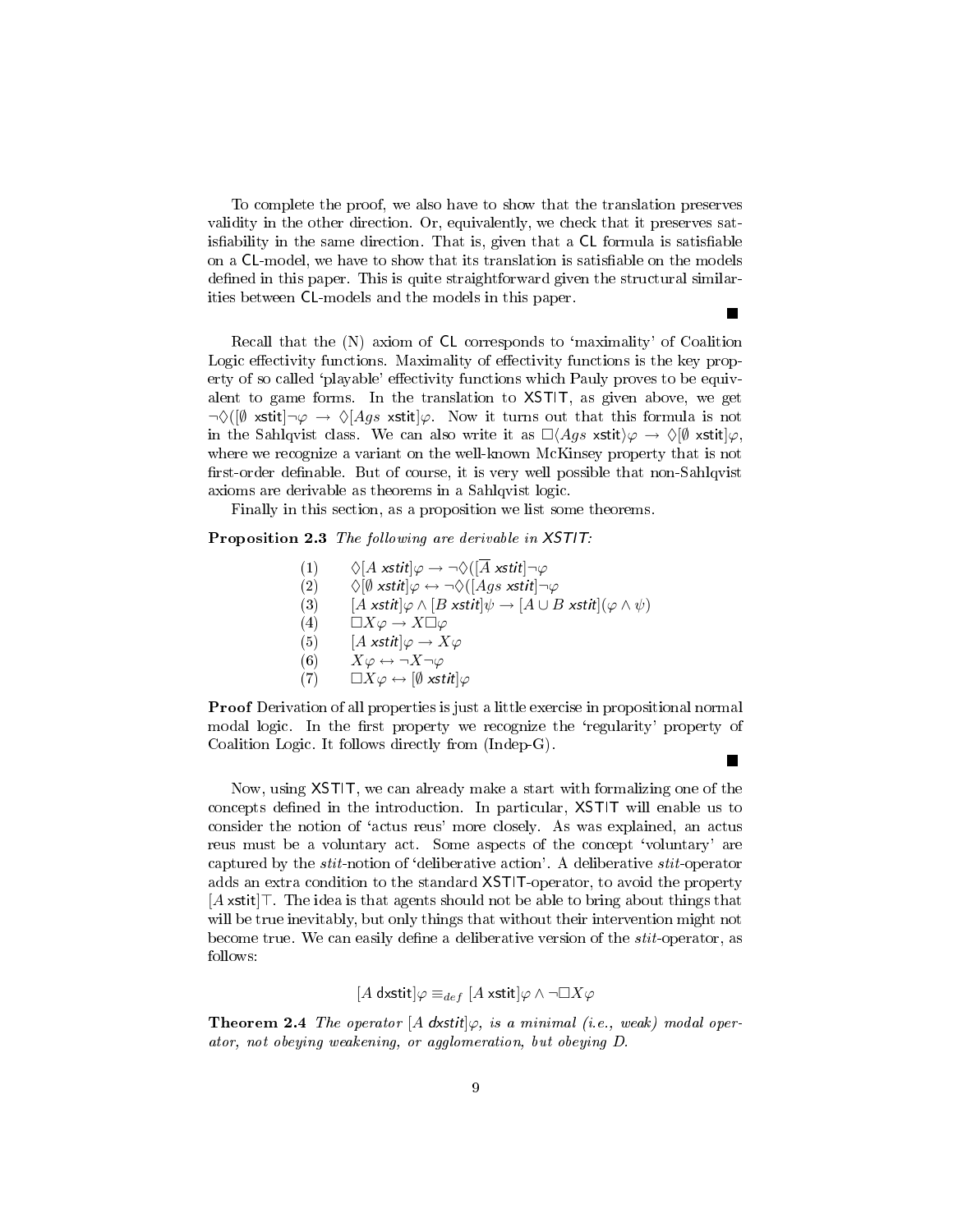**Proof** The first part of the conjunction is KD and thus satisfies weakening, but the second part not, because of the negation. Because of the negation, the second part satisfies strengthening, but the first part not. The first part satisfies agglomeration, but the second part not. Both parts satisfy the D-axiom.

So, deliberateness, as defined in the operator above, seems to capture at least part of what it means to act voluntarily: one could also have acted otherwise, and thus one acts voluntarily. For instance, in the introduction, the crashing into the person breaking the fall of the man thrown of the building is not a voluntary act of the falling man, because the man had no choice but to fall, with the drastic consequence as a result. However, this is not the only thing we can say about voluntary / deliberate acts. But before we can go into this further, we will need to add an epistemic dimension to our *stit*-framework.

#### 3 The concept of `knowingly doing': E-XSTIT

In this section we extend XSTIT with epistemic operators  $K_a\varphi$  for knowledge of individual agents  $a$ , resulting in the logic **E-XSTIT**. This will enable us to express the concept of 'knowingly doing'. Herzig and Troquard were the first to consider the addition of knowledge operators to a stit-logic [22]. Later on the framework was adapted and extended by Broersen, Herzig and Troquard [13, 16]. The E-XSTIT of the present section extends earlier versions in several ways. In particular, three axioms for the interaction of knowledge and action are proposed. Also the semantics, being two-dimensional, is different from the one in [13]. Finally, the modeled concept is `knowingly doing', whereas in e.g. [22] the aim is to model `knowing how'. In my opinion these concepts are different. I think 'knowing how' should be about whether an agent has a plan he knows to be effective. This to me seems an intrinsically strategic issue, one that cannot be approached in a non-strategic *stit*-setting. Also, 'knowing how' is an epistemic qualification concerning an *ability*, while 'knowingly doing' is an epistemic qualification concerning an *action*.

**Definition 3.1** Given a countable set of propositions P and  $p \in P$ , and given a finite set Ags of agent names, and  $a \in Ags$  and  $A \subseteq Ags$ , the formal language  $\mathcal{L}_{E-XSTIT}$  is:

 $\varphi \ldots := p \mid \neg \varphi \mid \varphi \wedge \varphi \mid K_a \varphi \mid \Box \varphi \mid [A \text{ xstit}] \varphi$ 

**Definition 3.2** An E-XSTIT-frame is a tuple  $\langle S, H, R_{\Box}, \{R_A | A \subseteq Ags\}, \{\sim_a |$  $a \in Ags$ } such that:

- $\langle S, H, R_{\Box}, \{R_A | A \subseteq Ags \} \rangle$  is an XSTIT-frame
- The  $\sim_a$  are epistemic equivalence relations over structured worlds such that: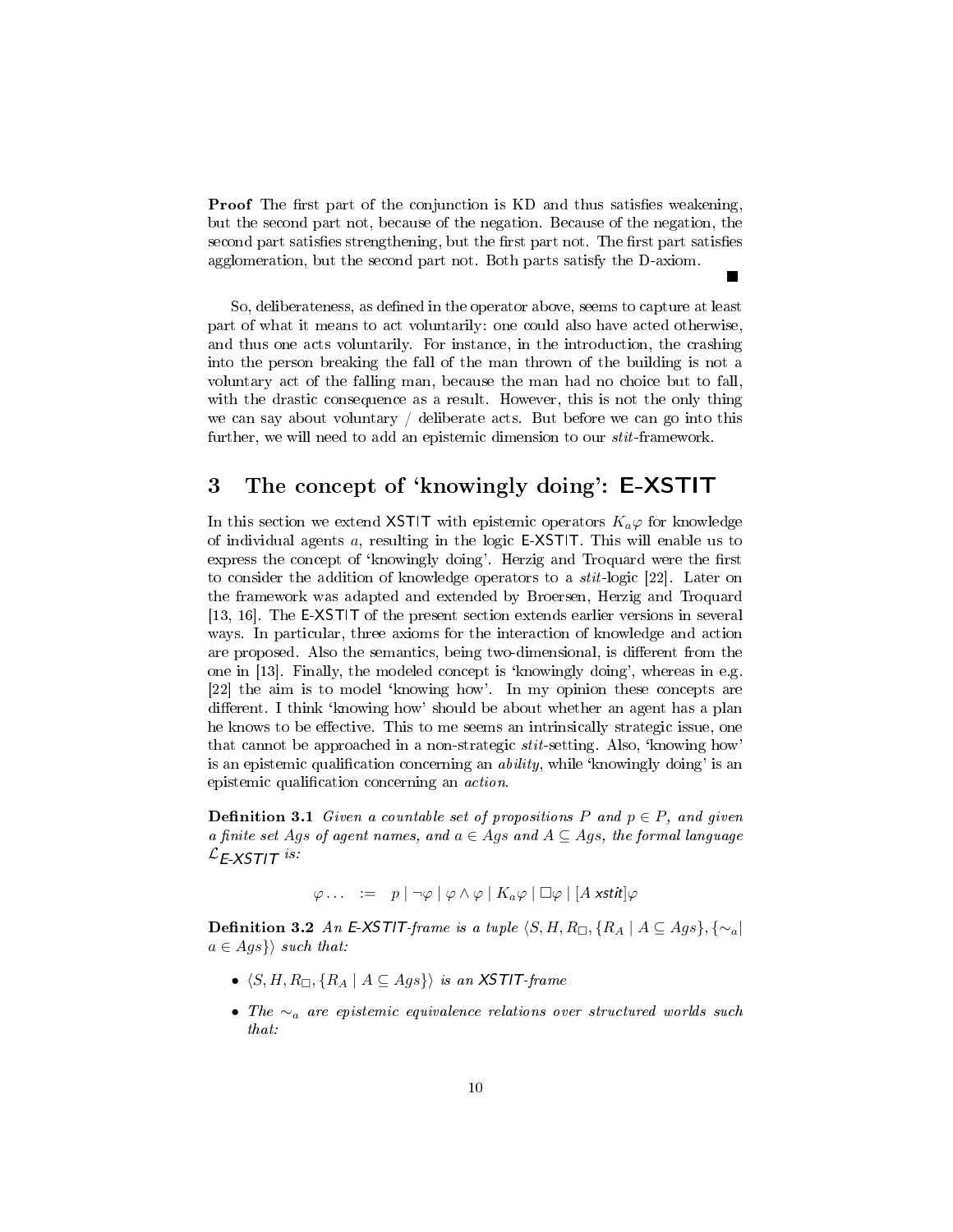- $-$  ∼<sub>a</sub> ∘R<sub>a</sub> ⊆∼<sub>a</sub> ∘R<sub>Ags</sub> (agents cannot know what choices other agents perform concurrently)
- $R_{Ags} \circ \sim_a \subseteq \sim_a \circ R_a$  (agents recall the effects of the actions they knowingly perform themselves)
- $\tilde{f} = if \langle h, s \rangle R_{\Box} \langle h', s' \rangle$  and  $\langle h, s \rangle \sim_a \langle h'', s'' \rangle$  then there is a  $\langle h''', s''' \rangle$  for which  $\langle h', s' \rangle R_{\Box} \langle h''', s''' \rangle$  and if  $\langle h''', s''' \rangle R_a \langle h''''', s'''' \rangle$  then  $\langle h', s' \rangle (\sim_a)$  $\circ R_a\rangle\langle h'''', s''''\rangle$  (uniformity of conformant action)

**Definition 3.3** Validity  $\mathcal{M}, \langle s, h \rangle \models \varphi$ , of a formula  $\varphi$  in a history/state pair  $\langle s, h \rangle$  of a model  $\mathcal{M} = \langle S, H, R_{\Box}, \{R_A | A \subseteq Ags\}, \{\sim_a | a \in Ags\}, \pi \rangle$  is defined as:

All relevant clauses from definition  $2.5$ , plus:

$$
\mathcal{M}, \langle s, h \rangle \models K_a \varphi \Leftrightarrow \langle s, h \rangle \sim_a \langle s', h' \rangle \implies that \mathcal{M}, \langle s', h' \rangle \models \varphi
$$

Satisfiability, validity on a frame and general validity are defined as usual.

With the above definitions we can express that agent a knowingly sees to it that  $\varphi$  as  $K_a[a \text{ xstit}] \varphi$ , where we slightly abuse notation by denoting  $\{a\}$  xstit] $\varphi$ as  $[a \text{ xstit}] \varphi$ . The semantics is in terms of models with epistemic equivalence sets (information sets) containing history/state pairs. An agent knowingly does something if its action 'holds' for all the history/state pairs in the epistemic equivalence set containing the actual history/state pair.

It is important to emphasize that the notion of 'knowingly doing' is entirely different from other notions combining knowledge and action or time in the literature. For instance, if we add epistemic uncertainty relations to temporal logic or dynamic logics, the choice is usually to define them over *states*. In that case uncertainty, and thus knowledge, cannot concern actions or choices themselves, but only state-determinate conditions. Only if we let uncertainty range over history/state pairs, as for the present logic, we can talk about (self- )knowledge of what agents are actually doing.

Definition 3.4 The following axiom schemas, in combination with a standard axiomatization for propositional logic, and the standard rules (like necessitation) for the normal modal operators, define a Hilbert system:

|              | All XSTIT axioms determined by definition 2.6                                    |
|--------------|----------------------------------------------------------------------------------|
|              | S5 for each $K_a$                                                                |
| $(Know-X)$   | $K_a X \varphi \to K_a [a \; x \mathsf{stit}] \varphi$                           |
| $(Rec-Eff)$  | $K_a[a \; xstit] \varphi \to X K_a \varphi$                                      |
| $(Unif-Str)$ | $\Diamond K_a[a \; xstit] \varphi \rightarrow K_a \Diamond [a \; xstit] \varphi$ |

**Theorem 3.1** The Hilbert system of definition  $3.4$  is complete with respect to the semantics of definition  $3.3$ .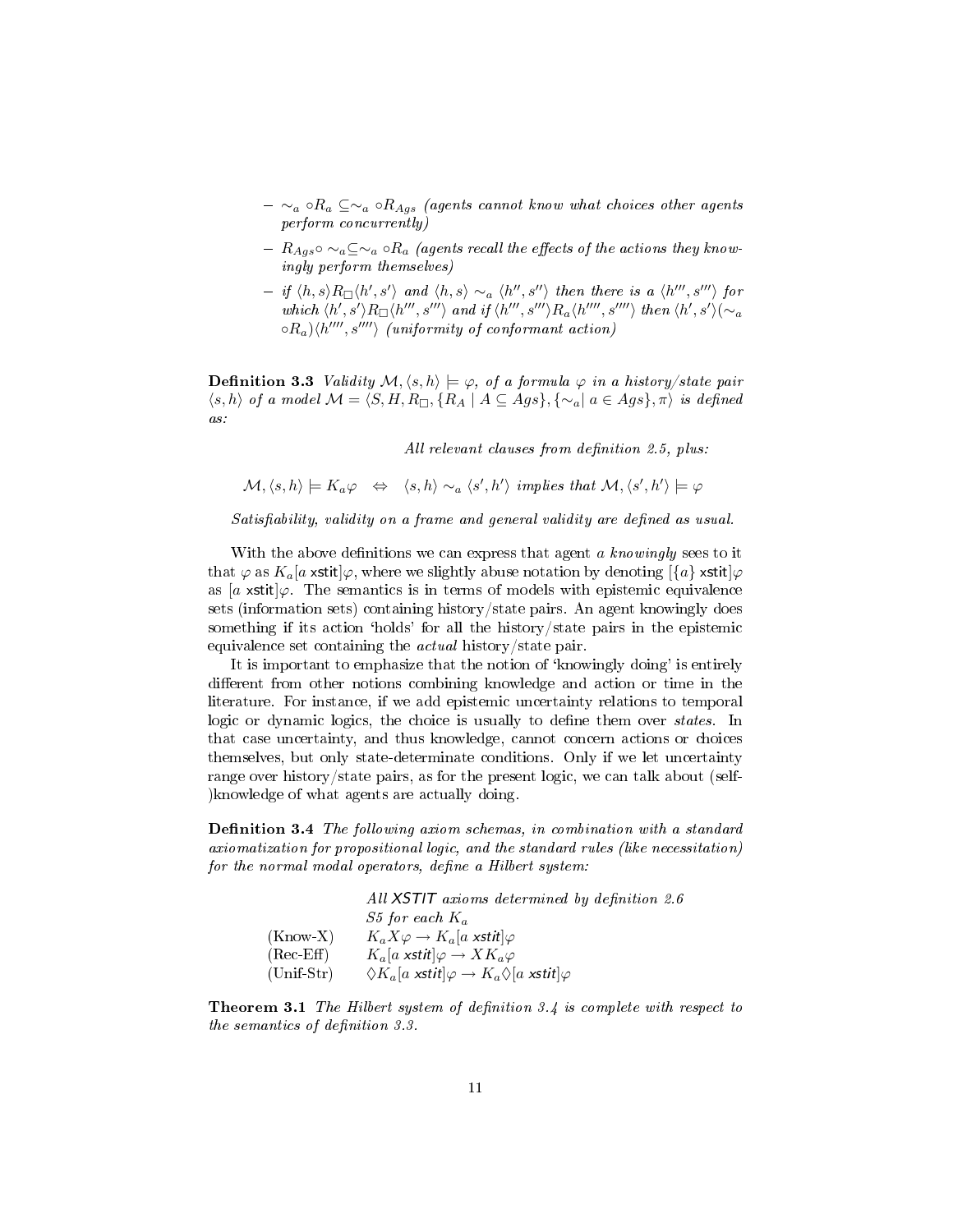Proof Like for XSTIT, the axioms for E-XSTIT correspond one-to-one to the semantic conditions, and are in the Sahlqvist class.

**The Second** 

Before we elaborate on the interaction properties of E-XSTIT we list some properties that are derivable as theorems.

Proposition 3.2 The following are theorems in E-XSTIT:

$$
K_a X \varphi \leftrightarrow K_a [a \; x \mathsf{stit}] \varphi
$$
  

$$
K_a X \varphi \to X K_a \varphi
$$

The last theorem in the list below is the well known 'perfect recall' or 'no forgetting' axiom, known from the literature on the interaction between epistemic and temporal modalities.

We now discuss each of the knowledge-action interaction properties in the E-XSTIT-semantics and axiomatization. The first one says that epistemic equivalence sets are closed under choices<sup>2</sup>. The corresponding axiom, is  $K_a X_\varphi \to$  $K_a[a \text{ xstit}] \varphi$  (this property does not hold if the *stit*-operator is replaced by a deliberative stit-oparator). This property ensures that an agent cannot know that two histories belonging to the same choice are different, or, in other words, for any agent the histories within its own choices are indistinguishable. This means that agents cannot knowingly do *more* then what is affected by the choices they have. In particular, the property  $K_a X \varphi \to K_a [a \text{ xstit}] \varphi$  says that agents can only know things about the (immediate) future if they are the result of an action they themselves knowingly perform. Then, an agent unknowingly does everything that is (1) true for all the history/state pairs belonging to the actual *choice* it makes in the actual *state*, but  $(2)$  not true for all the history/state pairs it considers possible. In general the things an agent does unknowingly vastly outnumber the things an agent knows it does. For instance, by sending an email, we may enforce many, many things we are not aware of, which are nevertheless the result of me sending the email. All these things we do *unknowingly* by knowingly sending the email.

Another, equivalent way of interpreting the property  $K_a X \varphi \to K_a [a \text{ xstit}] \varphi$ is to say that it expresses that agents cannot know what actions other agents perform concurrently. This is because the independence property (Indep-G) guarantees that choices of other agents always refine the choices of the agent we consider. Then, knowing the choice of the other would mean that the agent would be able to know more about the future state of affairs then is guaranteed by his own action.

The second constraint on the interaction between knowledge and action is the one expressed by the axiom  $K_a[a \text{ xstit}] \varphi \rightarrow X K_a \varphi$ . The issue here is that if agents knowingly see to it that a condition holds in the next state, in that same next state they will recall that the condition holds. Like for the previous property, of course, I do not want to claim that this is a property that

 $2$ An extreme case is where the information sets are exactly the choices in each state. In that case an agent knows all the consequences of his actions.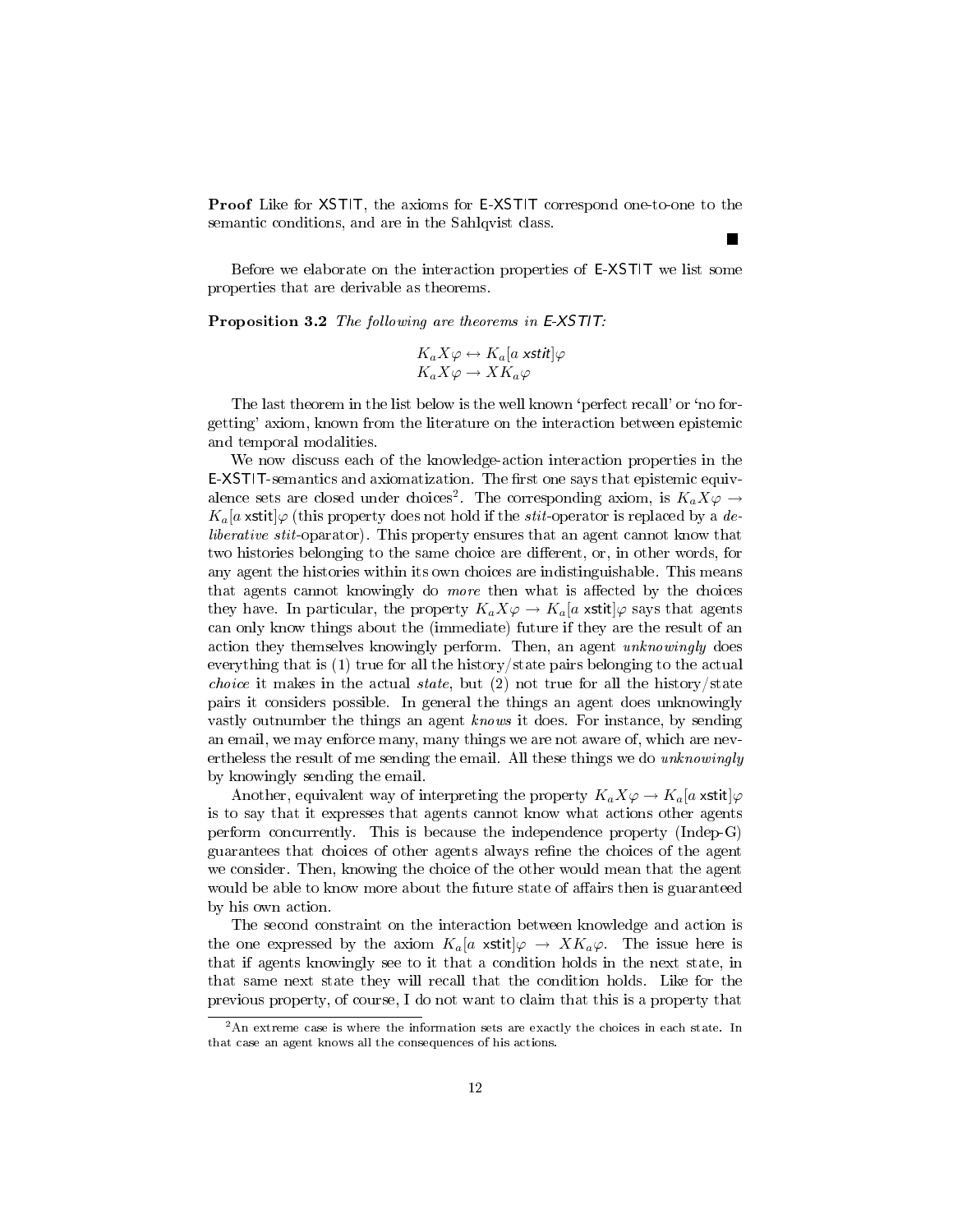is necessarily true for all systems of agents. Yet it is a property that we can impose for idealized agents that are not forgetful.

Finally, we discuss the interaction property  $\langle K_a[a \times \text{stit}] \varphi \to K_a \langle [a \times \text{stit}] \varphi$ . It says that if an agent can knowingly see to it that  $\varphi$ , then it knows that among its repertoire of choices there is one ensuring  $\varphi$ . This property is the *stit*-version of the constraint concerning `uniform strategies' game theorists talk about. In game theory, uniform strategies require that agents have the same choices in all states within information sets. Since in game theory the choices are given names, a constraint is formulated saying that each state within the information set should have choices of the same type (that is, choices with the same name). In the present stit-setting, we do not have names. But the intuition that the same choices should be possible in different states of an information set, still applies. The property  $\langle K_a[a \text{ xstit}] \varphi \to K_a \varphi[a \text{ xstit}] \varphi$  exactly captures this intuition. It says that if an agent has the possibility to knowingly see to it that  $\varphi$ , then at least one of its choices in the states it considers possible actually ensures  $\varphi$  (that is, a  $\varphi$ -action is possible in all states of the information set). Maybe it is easier to see that the negation of the property, that is  $\langle K_a[a \times \text{stit}] \varphi \wedge \widehat{K}_a \square \langle a \times \text{stit} \rangle \neg \varphi$ (with  $\widehat{K}_a$  the dual of  $K_a$ ), is contradictory: it would be absurd if an agent has the possibility to knowingly see to it that  $\varphi$  and at the same time would consider it an epistemic possibility that it is settled that whatever it does, it allows for  $\neg \varphi$  as a possible outcome. Yet another way of phrasing the property is to say that 'true ability' obeys the property of uniformity of strategies.

Now we can go back to formalizing the concepts discussed in the introduction. I explained that the standard deliberative stit captures part of the `voluntariness' requirements for actus reus. However, voluntariness seems to involve more than just having had the possibility to do otherwise. Consider the following example. You carry a very dangerous contagious disease. But you do not know it. You travel by train and choose to sit next to some person and thereby unknowingly see to it that he is fatally infected. Now has an actus reus been committed (assuming spreading fatal diseases is forbidden by law)? The answer must be no. Even though it is true that you did spread the disease, and even though you could have done otherwise, what you did will not count as voluntarily or deliberately spreading the disease, simply because, to a certain extent, you did not know what you were doing.

So deliberateness or voluntariness entails both the possibility to do otherwise and having knowledge of what it is one is doing. Even more, an agent should have knowledge about the side-condition also: if an agent does not know that it could have done otherwise, we would not call the action deliberate. For the epistemic position on the side-condition, we then have two possibilities, motivating two new definitions for deliberate action:

$$
[a \text{ dxtit}]'\varphi \equiv_{def} K_a[a \text{ xstit}] \varphi \wedge K_a \neg \Box X \varphi
$$
  

$$
[a \text{ dxtit}]'' \varphi \equiv_{def} K_a[a \text{ xstit}] \varphi \wedge \neg K_a \Box X \varphi
$$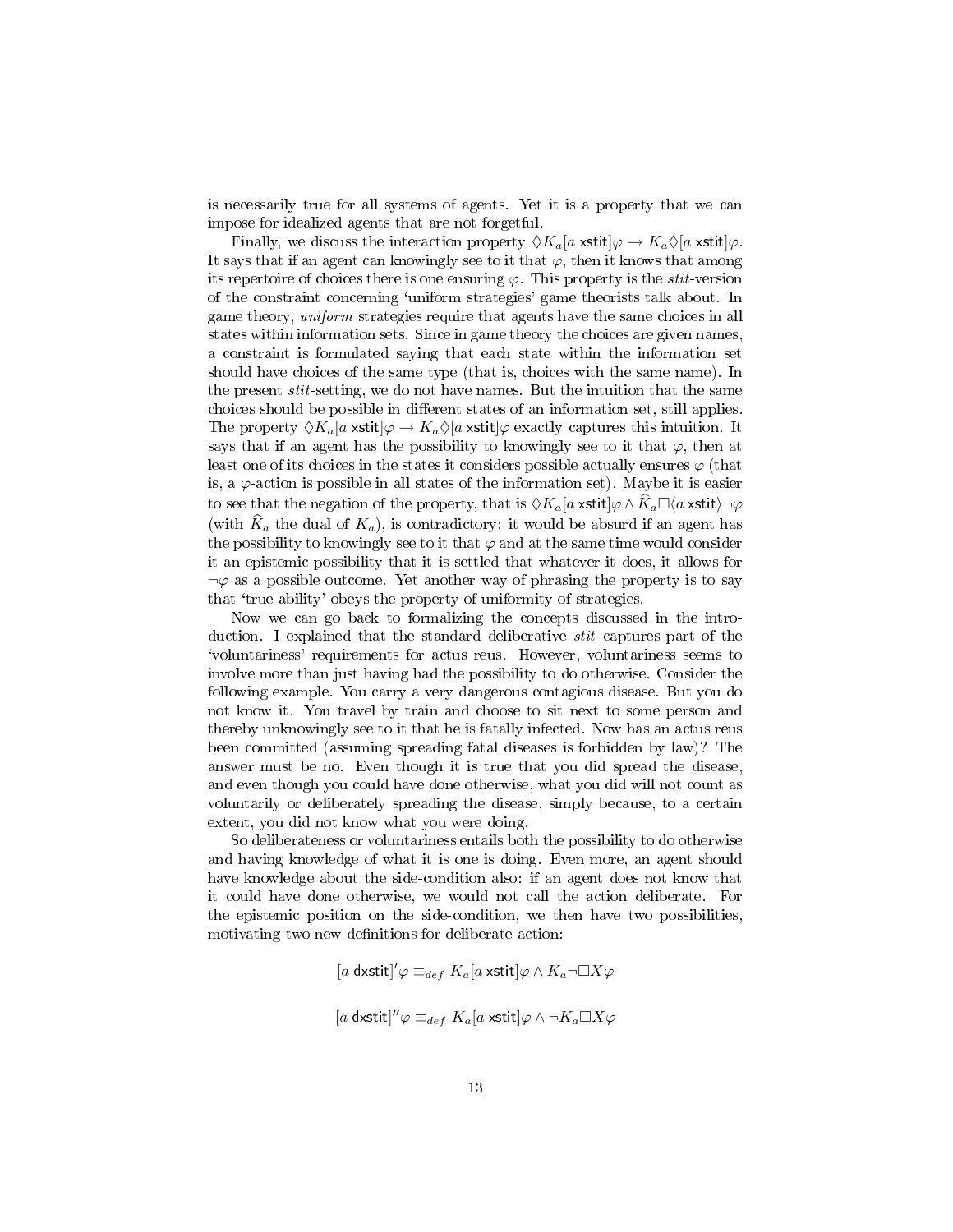The first notion says that deliberativeness requires that the agent not only knowingly performs the action, but also that the agent knows that the result is not settled, and thus that his action is needed to guarantee the result. The second notion has a different side-condition: the agent only considers it possible that the result is not settled.

**Theorem 3.3** The operators [a dxstit]' $\varphi$  and [a dxstit]" $\varphi$  are minimal (i.e., weak) modal operators, not obeying weakening, or agglomeration, but obeying D.

г

Proof Considerations similar to those for theorem 2.4 apply.

By having suggested some denitions for capturing the voluntariness aspect of an actus reus, we have actually already touched upon the notion of mens rea. This is because talking about epistemic aspects of action clearly already introduces 'the mind' as a relevant concept in describing action. But we have not modeled any deontic aspects yet, and thus at this point we still cannot talk about the `guilt' aspect of mens rea. Deontic aspects will be the subject of the next section.

## 4 Defining deontic modalities

For the extension of our framework with an operator for 'ought-to-do', we adapt the approach taken by Bartha [7] who introduces Anderson style ([3]) violation constants in stit-theory. The approach with violation constants is very well suited for theories of ought-to-do, witness the many logics based on adding violation constants to dynamic logic [25, 10]. However, we believe that the stit-setting is even more amenable to this approach. Some evidence for this is found in Bartha's article ([7]), that shows that many deontic logic puzzles (paradoxes) are representable in an intuitive way. And for the present paper a clear advantage of defining obligation as a reduction using violation constants, is that the completeness established for the logics in the previous sections is preserved after addition of the obligation operator.

Definition 4.1 *V* is a violation constant  $V \in P$ .

Bartha  $[7]$  defines his reduction for 'obligation to do' within the classical instantaneous stit-setting. Here we adapt that to the present situation where actions only take effect in next states. The intuition behind the definition is straightforward: an agent is obliged to do something if and only if by not performing the obliged action, it performs a violation. Since the effect of the obliged action can only be felt in next states, violations also have to be properties of next states. Formally, our definition is given by:

$$
O[a \mathsf{xstit}]\varphi \equiv_{def} \Box(\neg[a \mathsf{xstit}]\varphi \rightarrow [a \mathsf{xstit}]V)
$$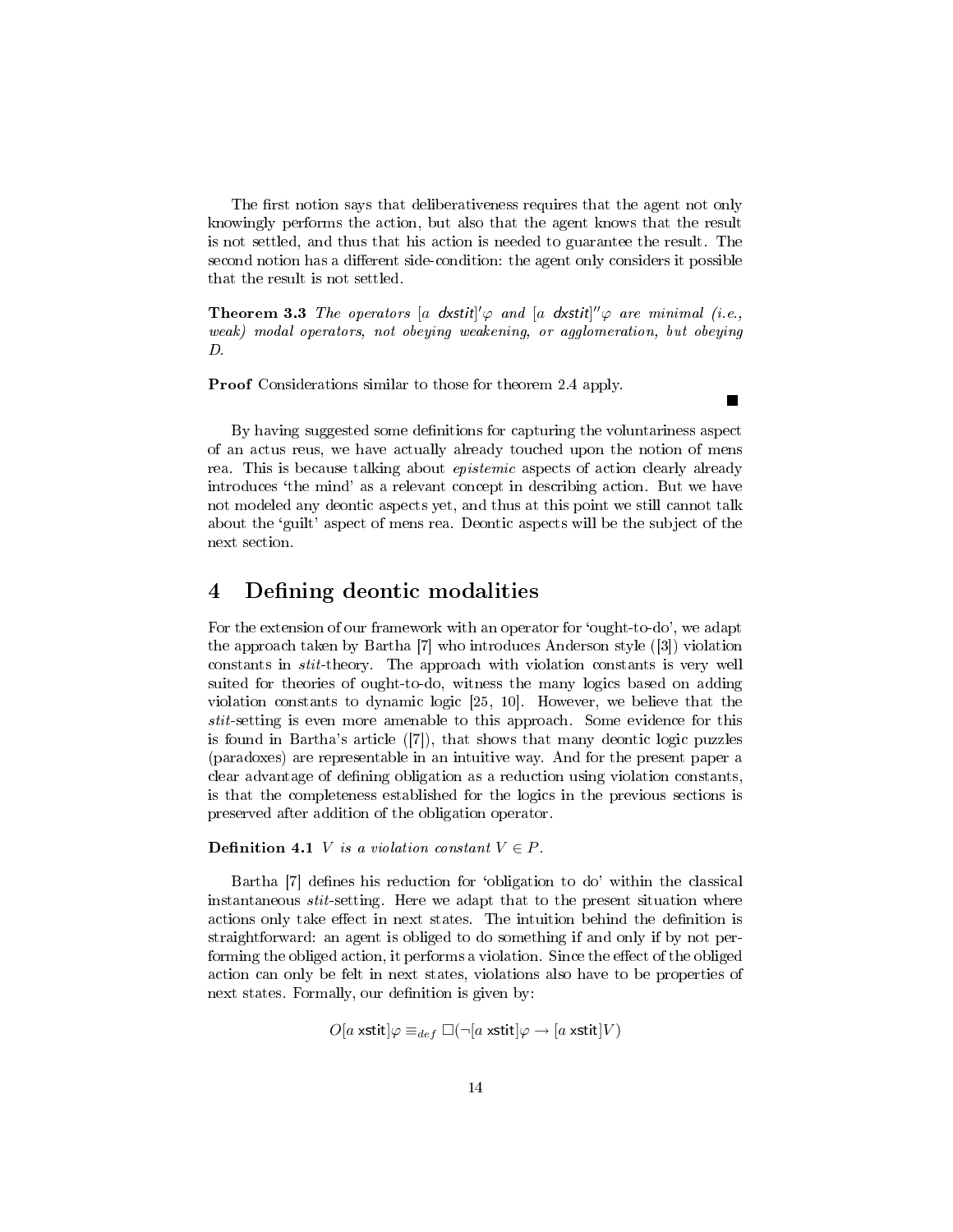**Theorem 4.1** The operator  $O[a \times \text{stit}]\varphi$  is KD, that is, it has the same properties as Standard Deontic Logic [30].

**Proof** Rewrite  $\square(\neg[a \text{ xstit}]\varphi \to [a \text{ xstit}]V)$  as  $\square([a \text{ xstit}]\varphi \lor [a \text{ xstit}]V)$ . Due to the propositional constant V, the part  $[a \text{ xstit}]V$  is constant as a whole, which means that it does not affect the logical properties of the defined modal operator  $O[a \text{ xstit}] \varphi$ . The necessity operator  $\Box$  is S5, and [a xstit] is KD. Using standard normal modal logic correspondence theory we conclude that the combined operator  $\Box[a \times \text{stit}]\varphi$  is also KD.

The  $\square$  operator in the definition ensures that obligations are 'moment determinate'. This means that their validity only depends on the state, and not on the history (see [23] for a further explanation of this concept). We think that this is correct. But see [29] for an opposite opinion.

 $\blacksquare$ 

 $\blacksquare$ 

In this section we will not consider the 'side conditions' as in the previous sections. But these could, of course, easily be added to model the 'could have done otherwise' aspect of `deliberateness'. Considering side-conditions would result in yet other categories.

Note that  $\neg[a \text{ xstit}] \varphi$  expresses that a does not see to it that  $\varphi$ , which is the same as saying that a 'allows' a choice for which  $\neg \varphi$  is a possible outcome. The definition then says that all such choices  $do$  guarantee that a violation occurs. So the agent is liable, because its action bore the risk of a bad outcome. The above defined obligation is thus a 'personal' one. If, by 'coincidence',  $\varphi$ occurs, apparently due the action of other agents, while the agent bearing the obligation did not make a choice that ensured that  $\varphi$  would occur, a violation is guaranteed. So agents do not escape an obligation by having other agents do the work for them.

We can also make the definition a little weaker and say that the agent is only liable if it actually guarantees the bad outcome:

 $O'[a \times \text{stit}] \varphi \equiv_{def} \Box([a \times \text{stit}] \neg \varphi \rightarrow [a \times \text{stit}] V)$ 

**Theorem 4.2** The operator O'[a xstit] $\varphi$  is a monotonic (i.e., weak) modal logic obeying the D axiom.

**Proof** We have to check the properties of the combination  $\Box \langle a \rangle \times \mathbf{R}$ . We recognize a normal simulation of monotonic modal logic. Since S5 obeys D, the monotonic simulation inherits D.

Because the above two denitions do not at all refer to an agent's beliefs or other mental state, they both capture variants of the mens rea mode of `strict liability'. For both definitions it is the case that if there is a violation, the agent is liable whatsoever, independent of whether or not the agent knows what it is doing. But, in my opinion this also includes the mens rea mode of `negligently'. As described in the introduction, this class concerns those cases where `a normal person' would have realized the consequences of his action. So, again, it does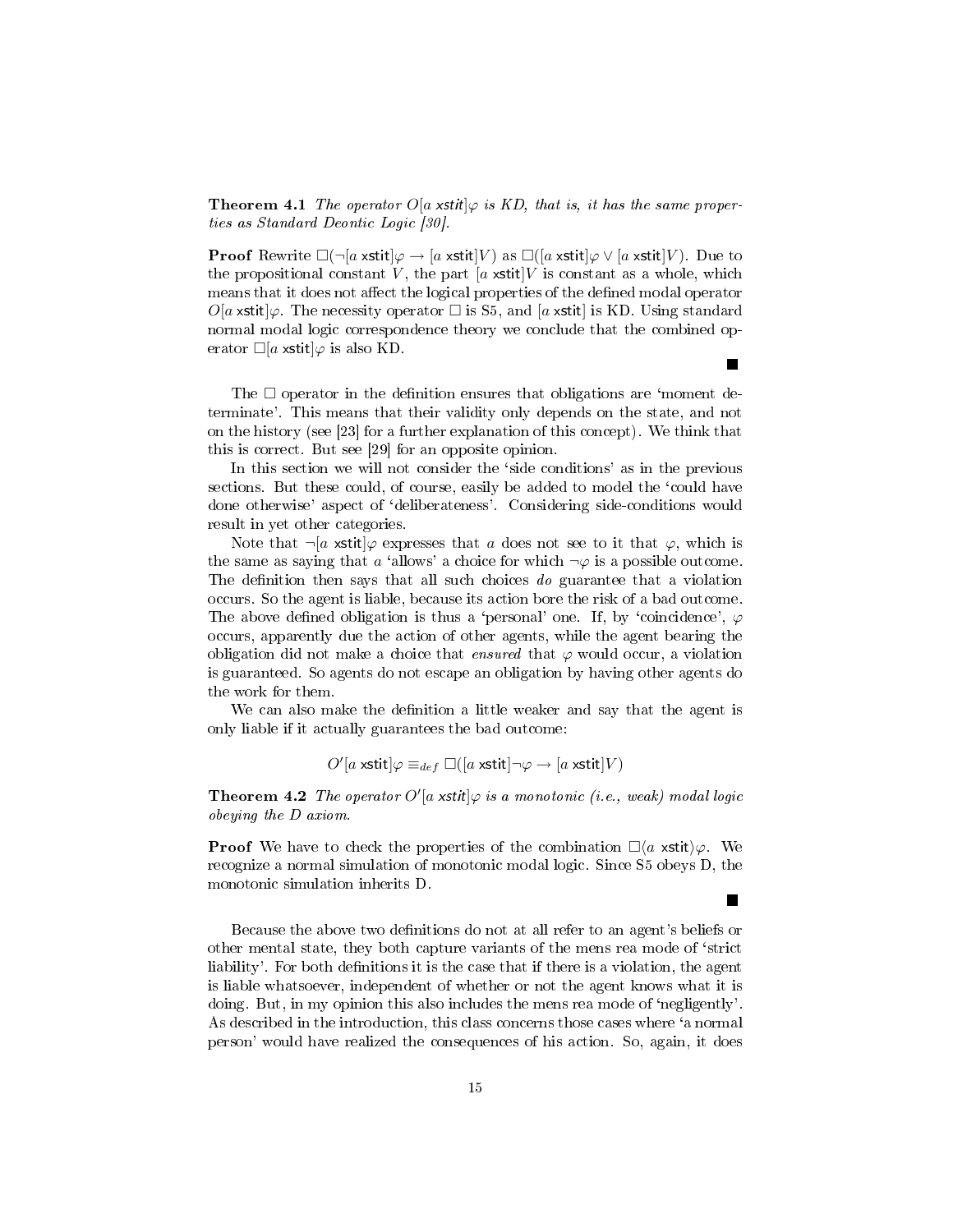not matter what that agent knows about what it is doing, it is liable whatsoever. The only difference with the 'strict liability' class is that there can be discussion about what a normal person can foresee, and thus, about whether something should be strictly liable or not.

Now we turn our attention to the mens rea classes 'knowingly' and `recklessly'. It is clear that to define these, we can use the concept of 'knowingly doing' as defined in the previous section. We have several options, corresponding to different modes of mens rea. We discuss the following three modes:

$$
OK[a \text{ xstit}]\varphi \equiv_{def} \Box(\neg K_a[a \text{ xstit}]\varphi \rightarrow [a \text{ xstit}]V)
$$
  

$$
OK'[a \text{ xstit}]\varphi \equiv_{def} \Box(K_a \neg [a \text{ xstit}]\varphi \rightarrow [a \text{ xstit}]V)
$$
  

$$
OK''[a \text{ xstit}]\varphi \equiv_{def} \Box(K_a[a \text{ xstit}]\neg \varphi \rightarrow [a \text{ xstit}]V)
$$

The first operator, that is  $OK[a \text{ xstit}] \varphi$ , captures the mens rea mode of 'recklessly'. Here the agent has to knowingly see to it that  $\varphi$  obtains, since otherwise there will be a violation. In other words, if the agent is reckless, and does an action that it knows does not exclude an unlawful outcome, it is liable.

The third operator, that is  $OK''[a \text{ xstit}] \varphi$ , captures the mens rea mode of `knowingly'. Here there is only a violation if the agent knowingly sees to it that the *opposite* of the lawful outcome  $\varphi$  obtains.

Finally, the second operator, that is  $OK'|a \times \text{stit}|\varphi$  defines a mode of mens rea in between 'recklessly' and 'knowingly'. It says that the agent is liable if it knowingly refrains from obtaining  $\varphi$ . So, on the one hand, there is an aspect of recklessness: if the agent knowingly omits to do something, a violation occurs, because omitting may risk an undesirable consequence. On the other hand, if omitting is seen as a form of doing, we can also say that this expresses that there is a violation if the agent knowingly 'does' the for this level of mens rea inexcusable omission.

**Theorem 4.3** The operator  $OK[a \text{ xstit}] \varphi$  is KD, that is, it has the same properties as Standard Deontic Logic [30]. The operators  $OK' [a \times \text{stit}] \varphi$  and  $OK'' [a \times \text{stit}] \varphi$ are monotonic (weak) modal operator obeying the D axiom. In particular, the operators do not obey agglomeration.

**Proof** For  $OK[a \text{ xstit}] \varphi$  the proof is similar to the one for theorem 4.1. Here the knowledge modality is extra, which means that we have to investigate the logical behavior of the combination  $\Box K_a[a \times \text{stit}] \varphi$ , that is, a combination of S5, S5 and KD. This yields KD. For  $OK'[a \times \text{stit}] \varphi$  and  $OK''[a \times \text{stit}] \varphi$  the proofs are similar to the one for theorem 4.2

 $\blacksquare$ 

The final subject of this section is the principle of "ignorantia juris non excusat". For all of the above variants, nothing is said about whether or not the agent actually knows whether or not it has the obligation. But, we can associate awareness of an obligation directly with awareness of the act of bringing about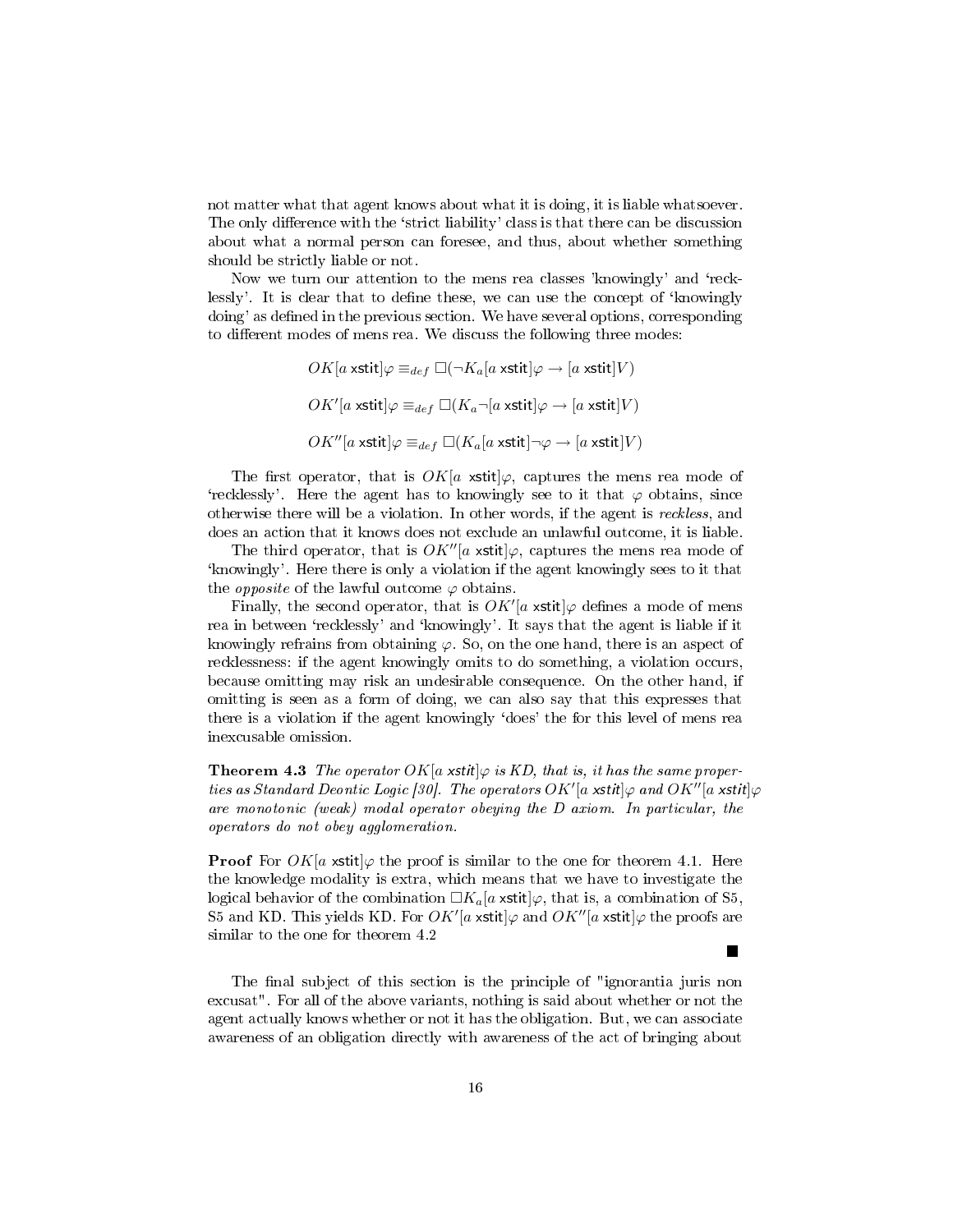the violation in case of the agent not complying. So we can incorporate the principle by adapting the previous denitions as follows:

$$
KOK[a \text{ xstit}]\varphi \equiv_{def} \Box(\neg K_a[a \text{ xstit}]\varphi \to K_a[a \text{ xstit}]V)
$$

$$
KOK'[a \text{ xstit}]\varphi \equiv_{def} \Box(K_a \neg [a \text{ xstit}]\varphi \to K_a[a \text{ xstit}]V)
$$

$$
KOK''[a \text{ xstit}]\varphi \equiv_{def} \Box(K_a[a \text{ xstit}]\neg \varphi \to K_a[a \text{ xstit}]V)
$$

In these definitions also violations are knowingly brought about. This expresses that the agent bearing the obligation actually knows about the obligation, that is, the agent will knowingly bring about a violation if it does not comply with the obligation.

**Theorem 4.4** The operator  $KOK[a \text{ xstit}] \varphi$  is  $KD$ , that is, it has the same properties as Standard Deontic Logic [30]. The operators  $KOK'$  a xstit  $\varphi$  and  $KOK''$ [a xstit] $\varphi$  are monotonic (weak) modal operator obeying the D axiom. In particular, the operators do not obey agglomeration.

**Proof** No difference with the properties for theorem 4.3 because the difference is only in the constant part of the operator definitions.

 $\blacksquare$ 

Of course, looking at the formal structure of the above denitions, a fourth definition suggests itself: one where it is not necessary to perform the obliged action knowingly, while at the same time, in case of non-compliance, the violation is brought about knowingly. But it seems clear right away that this combination is absurd. We cannot knowingly bring about a violation by unknowingly failing to comply with an obligation.

#### 5 Related work

In [27] a logic is presented whose semantics shares several features with ours. In particular, the logic has epistemic indistinguishability relations ranging over history/state pairs. However, actions are omitted. In [26] actions are added to this framework by using action names in the models and the object language. So, the authors take a, what we might call `dynamic logic view' on action. The work focusses on so called 'knowledge based obligations'. The central idea is that when agents get to know more, there are less histories they consider possible, which in turn may induce that the subset of deontically optimal histories, may give rise to new obligations. So the phenomenon being studied is that new knowledge may induce new obligations.

In our setting the phenomenon of getting more obligations by an increase in knowledge can occur in different ways. One way is simply by becoming aware of an obligation, that is, getting to know that one knowingly performs a violation by not performing some obliged action. Another route to enabling that obligations arise as the result of new knowledge, is by adopting the `ought implies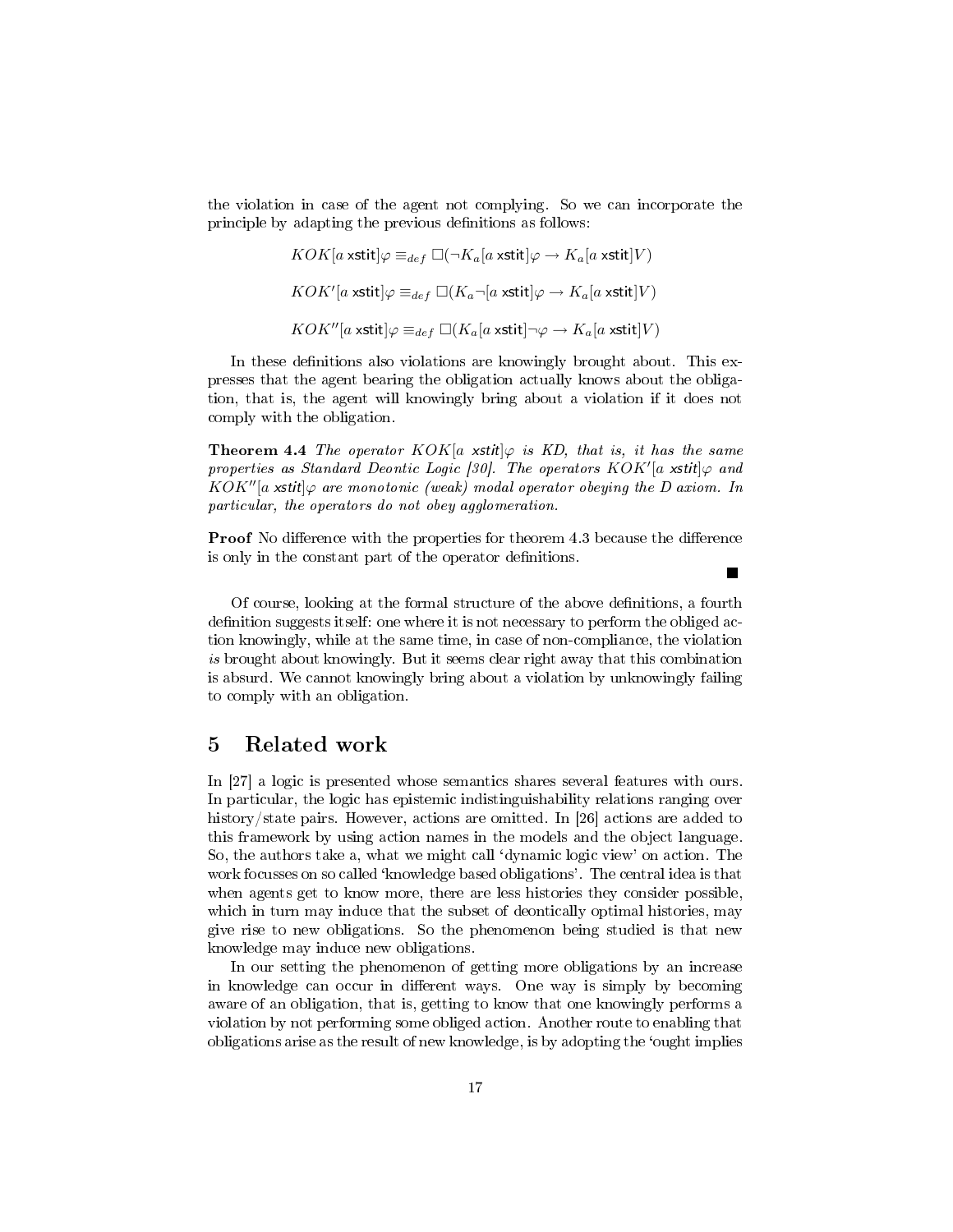can' principle for the stronger variants of our obligation operator. If agents get to know how to do something knowingly, they might incur an obligation that previously did not apply due to `ought implies can'. This demonstrates that there seems to be more sides to the problem of `knowledge based obligation'.

Another well-known interaction between epistemic and deontic modalities is Åqvist's puzzle of `the knower' [4]. If knowledge is modeled using S5 and obligation using KD (SDL [30]), from  $OK\varphi$  we derive  $O\varphi$ , which is clearly undesirable in an ought-to-be reading. However, this problem does not arise in the present logic, because obligation is strictly limited to apply to actions. In particular, if in Åqvist's example, for  $\varphi$  we substitute a *stit*-action  $\alpha$  xstit $\varphi$ , then we can read the derivation as `the obligation to knowingly see to something implies the obligation to see to that same something'. In the present framework, that is not an undesirably property, but a desirable property obeyed by our definitions, because it is valid that  $OK[a \text{ xstit}] \varphi \rightarrow O[a \text{ xstit}] \varphi$ .

#### 6 Future research

The logics we presented ask for extension in several ways. Note first that while the operators for agency are group operators, the operators for knowledge and obligation only refer to single agents. Actually, there are many open questions about how to generalize these operators to group operators. As is well-known, there are several notions of group-knowledge, such as `shared knowledge', `common knowledge' and 'distributed knowledge'. Which ones combine with which interaction properties for knowledge and group-action is yet unclear. Likewise we can consider generalizing the obligation operator to a group operator. Given the definitions of section 4 this actually hinges on providing group operators for the knowledge modalities.

Another issue concerns the violation constants. According to the present definitions, they are not relativized to agents or sets of agents. This corresponds to a `consequentialist's' view on obligation, as in [23], where deontic optimality is determined according to an ordering of all possible histories. We could also take the view, like in [24], that deontic optimality orderings should be relative to agents or groups of agents. For our setting, using violation constants, that would mean that we introduce a violation constant for each agent or each group.

### 7 Conclusions

This paper presents an epistemic temporal stit-formalism that is complete with respect to a two-dimensional Kripke semantics. It introduces the new notion of `knowingly doing' and discusses some of its possible properties. Using this notion, new 'epistemic' variants of operators for 'ought-to-do' are defined. In particular, many modes of `mens rea' and characteristics of what counts as an 'actus reus', as defined in the juridical literature, can be analyzed and defined in the framework.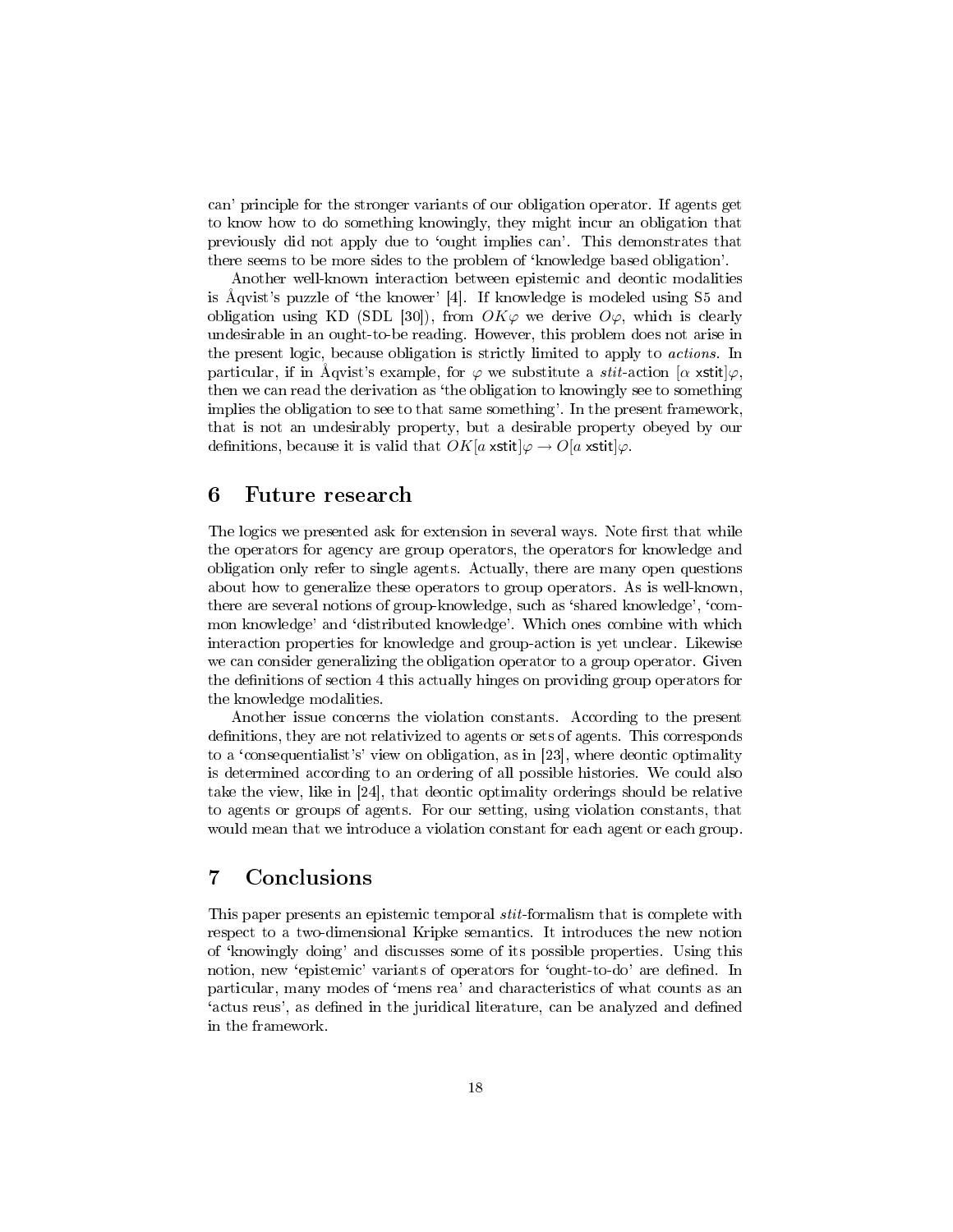The first general conclusion to be drawn is that our logic framework is very useful for disambiguating and precisely defining action classes from the juridical literature. This is exemplified by the fact that in our definitions a new 'natural' level of mens rea in between 'knowingly' and 'recklessly' popped up. Furthermore, it is clear that I showed quite some restraint in defining different classes; many more subtle combinations are possible, for instance by demanding 'ought implies can', 'side conditions', etc. This suggests that the classification from the juridical literature could be much more subtle and fine-grained than it is, and the present framework could be of help in defining such a classification.

A second conclusion I want to draw is one about deontic logic in general. Sometimes, in discussions with other logicians, I have to defend deontic logic against the claim that there is not a single principle of deontic logic that is non-disputed. To a certain extent that is true. If one aims at designing `the' logic of deontic reasoning, one is likely to end up with an extremely weak logic, since for every suggested principle, some deontic logician will raise his hand and come with a concrete scenario and the claim that this is a counter-example. In general, my claim would be that such counter-examples often introduce context that interferes with the pure deontic reasoning. For instance, the present paper makes very clear that the concept of action itself and the concept of knowledge may interact with the concept of obligation in many different subtle ways, giving rise to a whole plethora of definitions for ought-to-do. And then, action and knowledge are not even the only concepts interfering; there is also time, intention, etc. Then, what the present paper is also a clear example of is the phenomenon that if we want to account for all the modalities that interfere with the pure deontic modalities, and define deontic modalities acknowledging the interactions, we get weaker logics. And this mimics closely the complaint of logicians that there is not a single principle that is not disputed. My reply is thus, that the lack of logical properties is not inherent to deontic logic. It is only that deontic modalities often appear to be rather weak because they are contaminated with other, non-deontic modalities. And one of the tasks of deontic logicians is to expose the contamination, and bring all interfering modalities to the foreground. In particular, we can view the present work as part of a greater project in search for the `building blocks' of deontic modalities. And, the building blocks investigated in this paper are `action' and `knowledge'.

#### References

- [1] R. Alur, T.A. Henzinger, and O. Kupferman. Alternating-time temporal logic. In Proceedings of the 38th IEEE Symposium on Foundations of Computer Science, Florida, October 1997.
- [2] R. Alur, T.A. Henzinger, and O. Kupferman. Alternating-time temporal logic. Journal of the  $ACM$ ,  $49(5):672-713$ , 2002.
- [3] A.R. Anderson. A reduction of deontic logic to alethic modal logic. *Mind*, 67:100-103, 1958.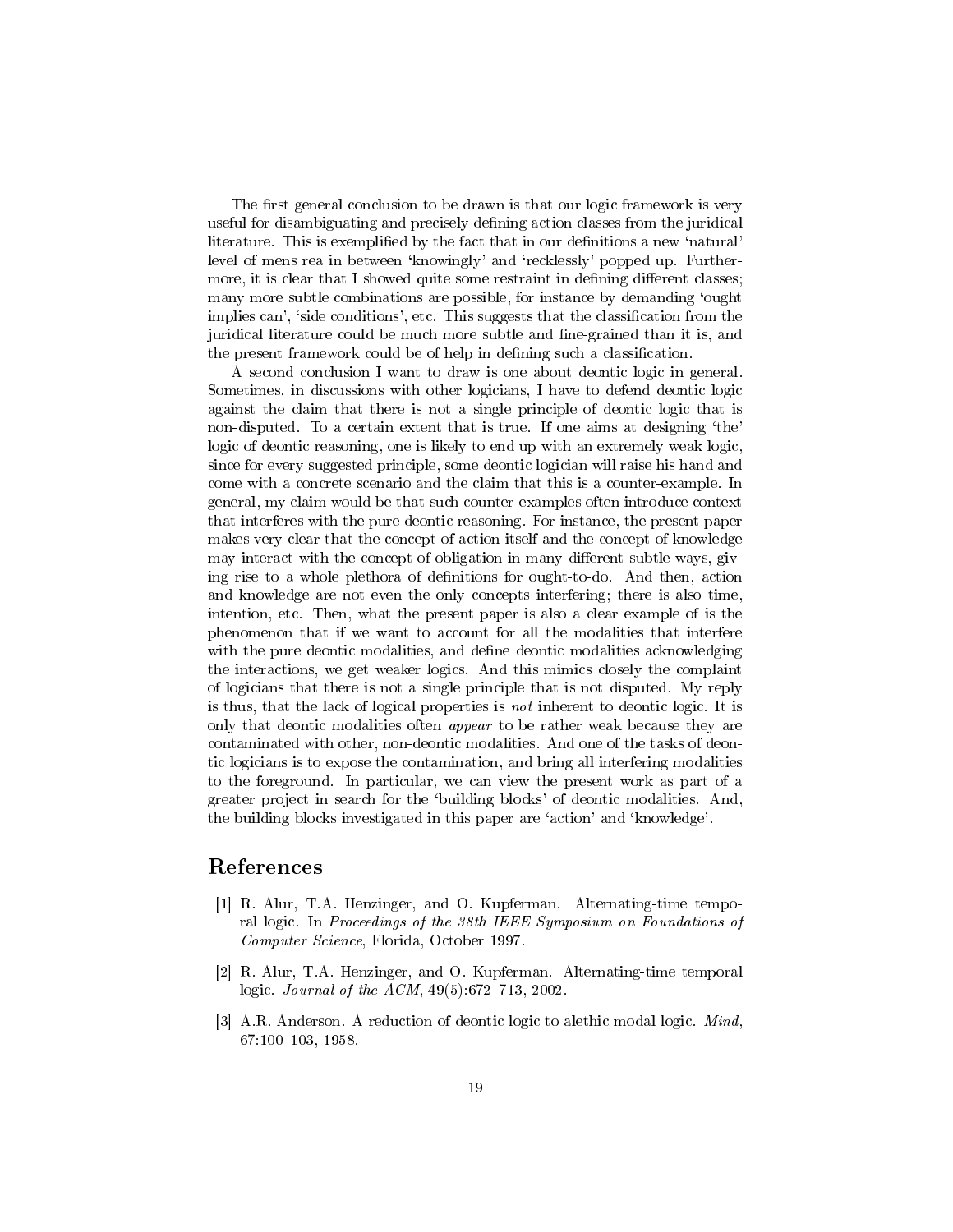- [4] L. Åqvist. Good samaritans, contrary-to-duty imperatives, and epistemic obligations. *NOUS*, 1:361-379, 1967.
- [5] J. Austin. A plea for excuses. Proceedings of the Aristotelian Society, (7), 1956.
- [6] Philippe Balbiani, Olivier Gasquet, Andreas Herzig, François Schwarzentruber, and Nicolas Troquard. Coalition games over Kripke semantics: expressiveness and complexity. In Cédric Dègremont, Laurent Keiff, and Helge Rückert, editors, Festschrift in Honour of Shahid Rahman. College Publications, 2008. to appear.
- [7] Paul Bartha. Conditional obligation, deontic paradoxes, and the logic of agency. Annals of Mathematics and Artificial Intelligence,  $9(1-2):1-23$ , 1993.
- [8] N. Belnap, M. Perloff, and M. Xu. Facing the future: agents and choices in our indeterminist world. Oxford, 2001.
- [9] P. Blackburn, M. de Rijke, and Y. Venema. Modal Logic, volume 53 of Cambridge Tracts in Theoretical Computer Science. Cambridge University Press, 2001.
- [10] J.M. Broersen. Modal Action Logics for Reasoning about Reactive Systems. PhD thesis, Faculteit der Exacte Wetenschappen, Vrije Universiteit Amsterdam, februari 2003.
- [11] J.M. Broersen. A complete STIT logic for knowledge and action, and some of its applications. In M. Baldoni, T. C. Son, M. B. van Riemsdijk, and M. Winikoff, editors, Proceedings Workshop on Declarative Action Languages and Technologies (DALT) 2008, Lecture Notes in Computer Science. Springer, 2008. to appear.
- [12] J.M. Broersen. A logical analysis of the interaction between 'obligationto-do' and 'knowingly doing'. In Proceedings 9th International Workshop on Deontic Logic in Computer Science (DEON'08), volume 5076 of Lecture Notes in Computer Science, pages 140–154. Springer, 2008.
- [13] J.M. Broersen, A. Herzig, and N. Troquard. A normal simulation of coalition logic and an epistemic extension. In Proceedings Theoretical Aspects Rationality and Knowledge (TARK XI), Brussels.
- [14] J.M. Broersen, A. Herzig, and N. Troquard. From coalition logic to STIT. In Proceedings LCMAS 2005, volume 157 of Electronic Notes in Theoretical Computer Science, pages 23–35. Elsevier, 2005.
- [15] J.M. Broersen, A. Herzig, and N. Troquard. Embedding Alternating-time Temporal Logic in strategic STIT logic of agency. Journal of Logic and  $Computation, 16(5):559-578, 2006.$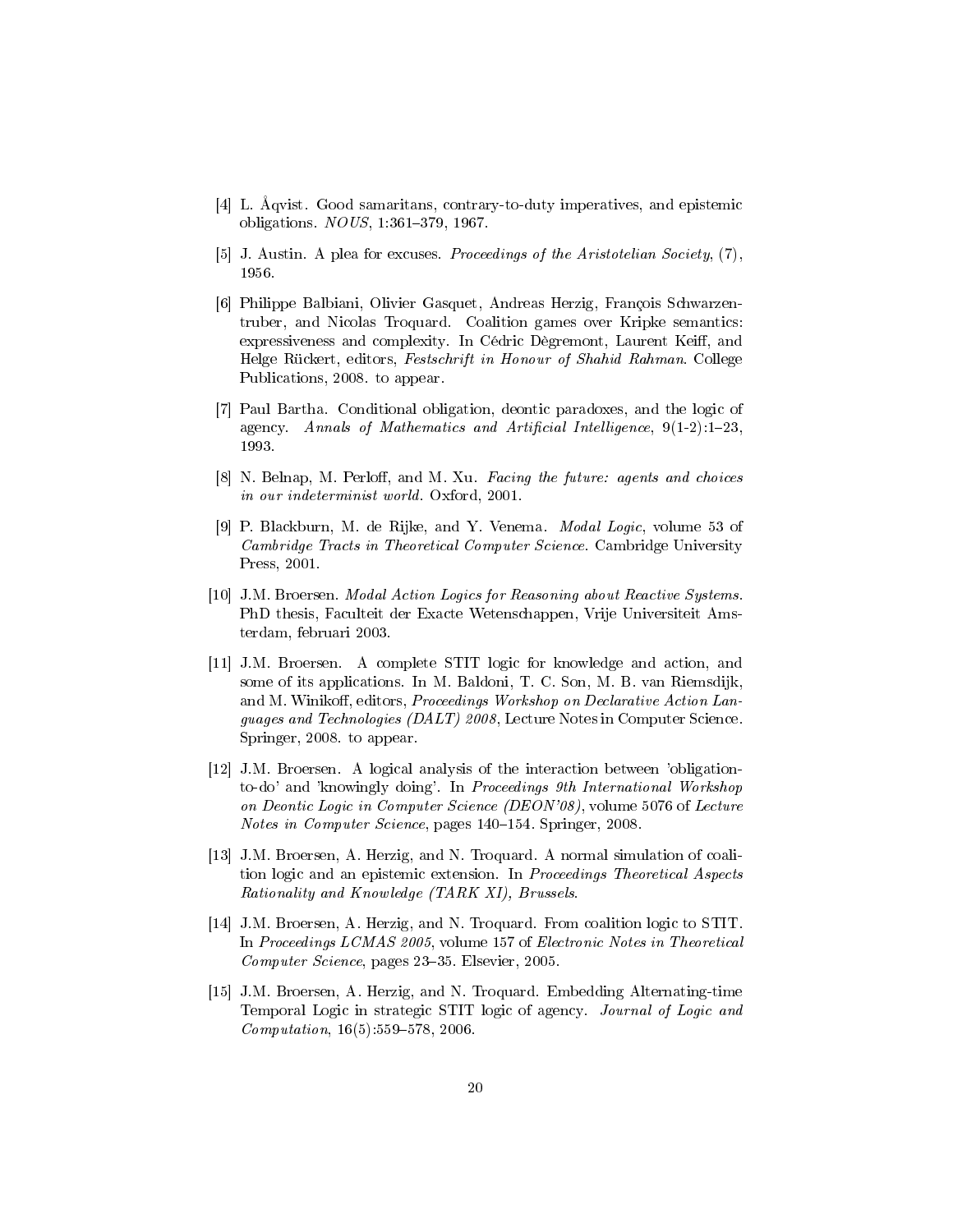- [16] J.M. Broersen, A. Herzig, and N. Troquard. A STIT-extension of ATL. In Michael Fisher, editor, Proceedings Tenth European Conference on Logics in Artificial Intelligence (JELIA'06), volume 4160 of Lecture Notes in Artificial Intelligence, pages 69–81. Springer Verlag, 2006.
- [17] W. Conradie, V. Goranko, and D. Vakarelov. Algorithmic correspondence and completeness in modal logic I: The core algorithm SQEMA. Logical Methods in Computer Science,  $2(1)$ :1-26, 2006.
- [18] M.D. Dubber. *Criminal Law: Model Penal Code*. Foundation Press, 2002.
- [19] E.A. Emerson. Temporal and modal logic. In J. van Leeuwen, editor, Handbook of Theoretical Computer Science, volume B: Formal Models and Semantics, chapter 14, pages 996-1072. Elsevier Science, 1990.
- [20] D.M. Gabbay, A. Kurucz, F. Wolter, and M. Zakharyachev. Many-Dimensional Modal Logics: Theory and Applications. Elsevier, 2003.
- [21] Andreas Herzig and Francois Schwarzentruber. Properties of logics of individual and group agency. In Carlos Areces and Rob Goldblatt, editors, Advances in Modal Logic, volume 7, pages  $133-149$ . College Publications, 2008.
- [22] Andreas Herzig and Nicolas Troquard. Knowing How to Play: Uniform Choices in Logics of Agency. In Gerhard Weiss and Peter Stone, editors, 5th International Joint Conference on Autonomous Agents & Multi Agent  $Systems (AAMAS-06), Hakodate, Japan, pages 209-216. ACM Press, 8-12$ May 2006.
- [23] J.F. Horty. Agency and Deontic Logic. Oxford University Press, 2001.
- [24] Barteld Kooi and Allard Tamminga. Moral conflicts between groups of agents. Journal of Philosophical Logic,  $37(1):1-21$ , 2008.
- [25] J.-J.Ch. Meyer. A different approach to deontic logic: Deontic logic viewed as a variant of dynamic logic. Notre Dame Journal of Formal Logic, 29:109 136, 1988.
- [26] E. Pacuit, R. Parikh, and E. Cogan. The logic of knowledge based obligation. Knowledge, Rationality and Action a subjournal of Synthese,  $149(2)$ : 311-341, 2006.
- [27] Rohit Parikh and Ramaswamy Ramanujam. A knowledge based semantics of messages. Journal of Logic, Language and Information,  $12(4)$ : 453–467, 2003.
- [28] Marc Pauly. A modal logic for coalitional power in games. Journal of Logic and *Computation*,  $12(1)$ :149-166, 2002.